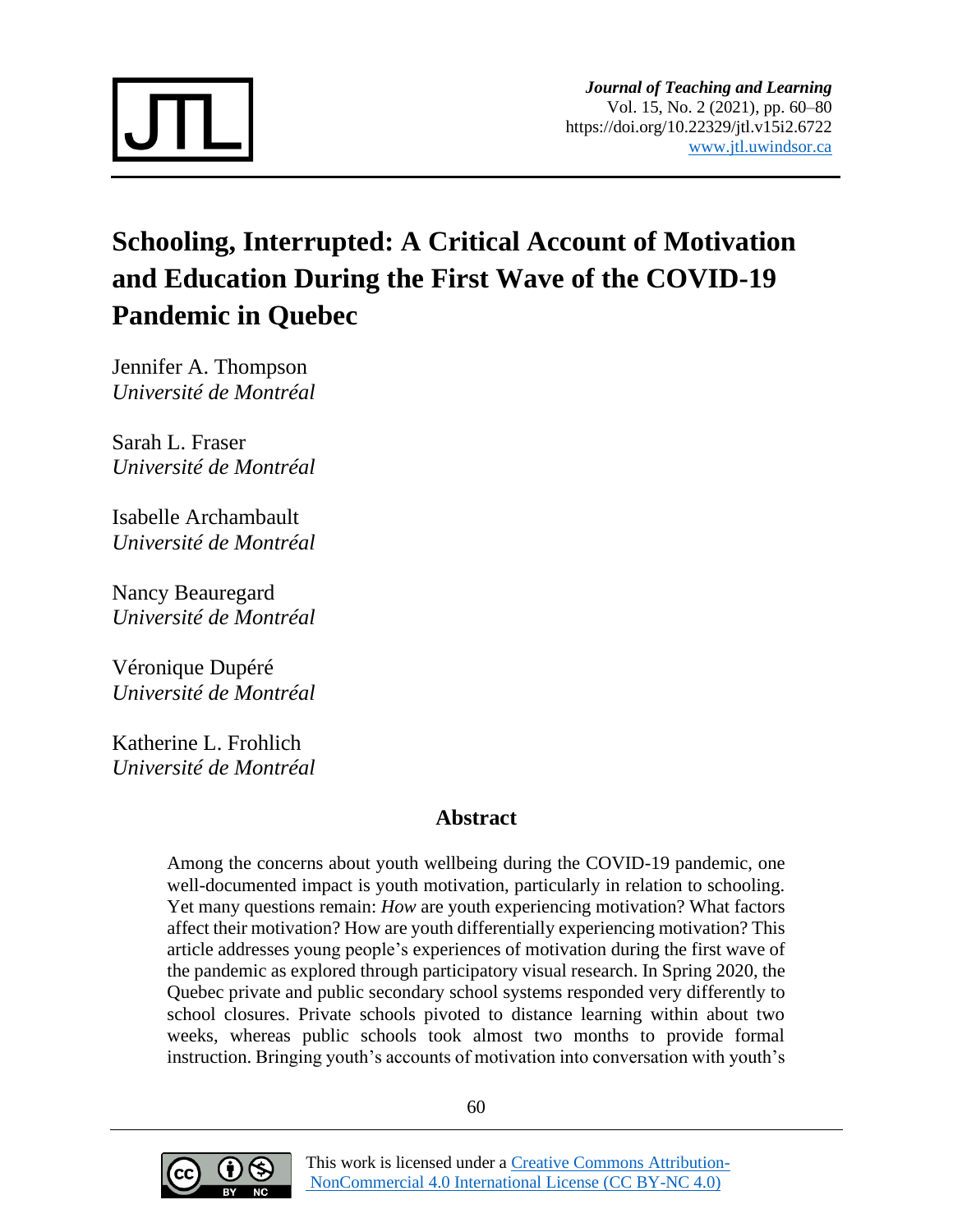concerns about the inequities across the private and public school systems offers a rich opportunity to revisit Self-Determination Theory as an established theory of motivation. Youth's analyses urge us to revisit the conceptualization of "structure" within this theory and how structure might offer a junction for accounting for more macrostructural inequalities within motivation research.

# **Introduction**

In Spring 2020, we conducted research with young people attending secondary school in different areas of Quebec to explore their experiences during the first wave of the COVID-19 pandemic. At that time, the province of Quebec was badly affected, with more cases than the rest of the provinces in Canada combined (Government of Canada, 2020). Strict public health measures to prevent and delay the spread of the virus had been in place for two months. The implementation of physical distancing—keeping one's distance from other people and avoiding crowded places and gatherings—included the closure of schools and recommendations to self-isolate by staying at home.

During this first wave, all Quebec schools closed their doors on March 13, and secondary schools remained closed for the rest of the academic year. This exceptional measure and prolonged interruption to schooling was disconcerting in light of evidence that summer breaks disproportionately impact the academic achievement of students from low-income households (Dupéré et al., 2020). Accentuating this concern, the private and public secondary systems responded very differently to school closures. Private schools introduced distance learning within two weeks of school closures, while most public secondary schools took almost two months to provide formal instruction.

Many months later, various organizations have documented the negative impact of the pandemic on Quebec youth motivation in relation to education and online courses (Academos, 2020; Beauplat, 2021; Fédération Étudiante Collégiale du Québec [FECQ], 2021; Réseau Réussite Montréal, 2020; Réseau Réussite Montréal, 2021). In May 2020, we launched a participatory visual project, "Picturing Life During the Pandemic," to explore how youth were differentially experiencing the crisis, youth agency and creativity in coping with the crisis, and youth hopes for the future. Motivation was a central theme as young people discussed their experiences during the first wave (Thompson et al., 2020). As an interdisciplinary group of five co-Chairs and a postdoctoral fellow with the MYRIAGONE McConnell-University of Montreal Chair in Youth Knowledge Mobilization, each co-investigator picked up on different elements within youth's narratives. Those of us more acquainted with psychological theories saw an association between youth narratives and the core components of motivation theory. Others, more familiar with sociological approaches, saw unequivocal issues regarding inequities among youth's experiences. Considering that our research chair aims to generate interdisciplinary knowledge with, for, and about youth to amplify their voices, we were curious to explore how these two distinct theoretical frameworks could inform one another to develop a more grounded model of motivation that takes root in the words and experiences of young people themselves. In a sense, the pandemic created a type of real-world experiment where youth lived very distinct conditions depending on whether they attended private or public schools, allowing for a deep reflection on how context impacts motivation. In this paper, we explore the accounts and analyses of motivation produced by 18 youth aged 13 to 18 years old who were attending secondary school at the time of research.

To begin, we introduce the context of public and private schooling in Quebec and these sectors' different responses to the pandemic. We then introduce Self-Determination Theory (SDT)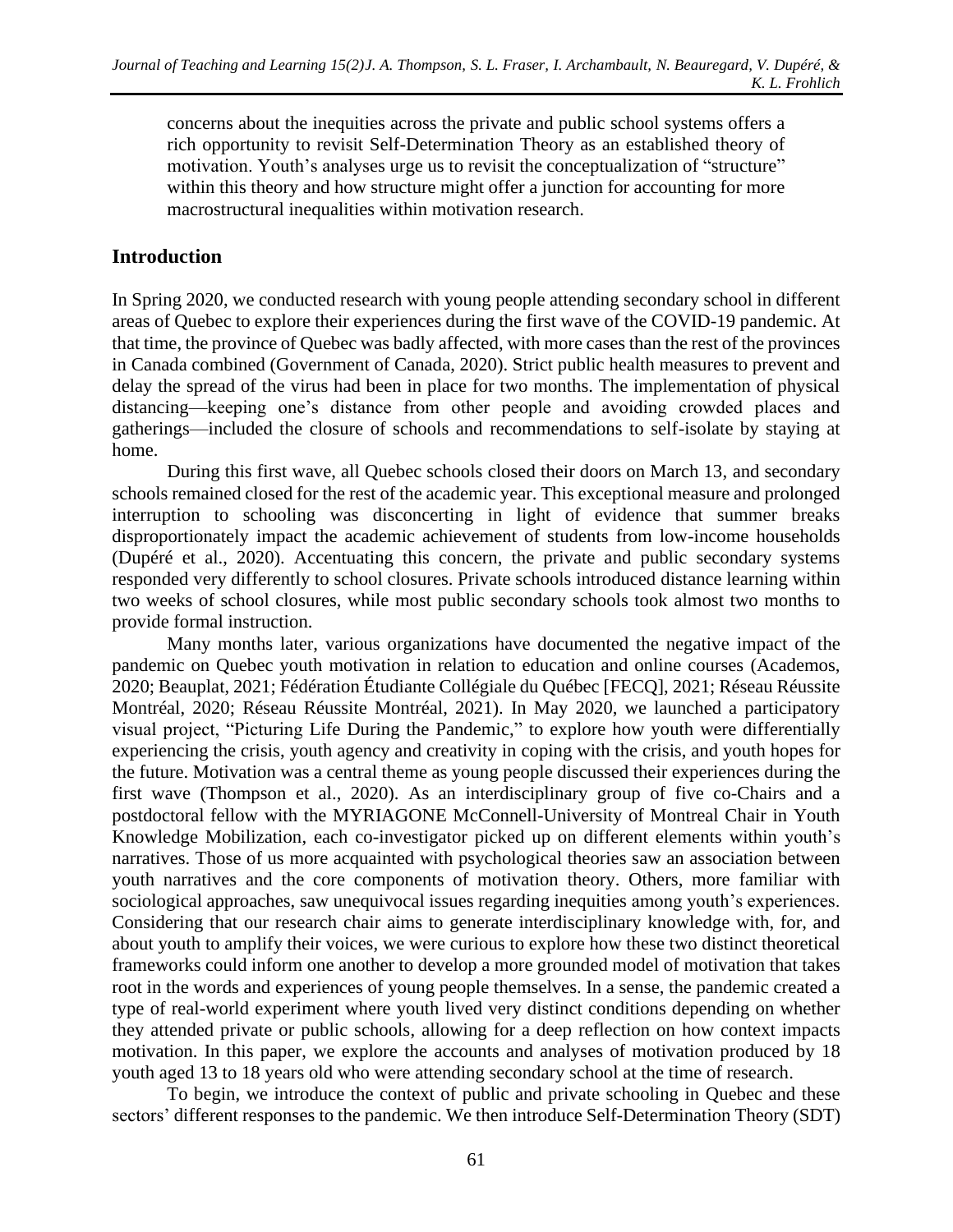and social inequalities frameworks as established theories within education. In the findings, we organize youth's analyses of motivation around three themes: 1) The shared ways that school closures impacted youth's lives and motivation in general; 2) Youth's different experiences of motivation related to distance learning across the public and private school systems; and 3) Youth's shared attention to context beyond the school environment. We draw on Jennie Popay et al.'s (2020) distinction between an *inward* and *outward* gaze to explore how context and inequalities impact the key elements of SDT through structure. This allows us to reflect critically on the conceptualization and role of structure in SDT and ways of accounting for the more macro features of structural inequalities within education.

# **Context: The Quebec School System**

In Canada, education falls under provincial jurisdiction. In general, Quebec's secondary schools stream students across vocational, general, and enrichment tracks. Following Grade 11, general or enrichment track students can go to *Collège d'enseignement général et professionnel* [CEGEP], Quebec's general and vocational college system, for either a two-year pre-university program or a three-year vocational program, whereas vocational track students have limited access to postsecondary education. Quebec also has the highest percentage of private schools compared to elsewhere in Canada. According to Archambault et al. (Forthcoming), one in three Montreal adolescents attend private school. Private schooling contributes to how Quebec has the highest educational inequalities in post-secondary attendance and graduation outcomes in Canada. This is controversial because 65% of Quebec private schools receive government subsidies that incentivize access. At the same time, private schools employ selective admissions criteria, which further streams students in ways that systematically exclude disadvantaged students. Government financing of the private school system therefore has a direct bearing on reproducing inequalities.

Although both private and public schools must abide by the same ministerial curriculum, the different governance, decision making, and resources of the schools impact on the way they respond to the crisis. In the private sector, schools are better equipped and more flexible in providing their own directives to their teachers. Private schools generally have students from higher socioeconomic status (SES) families who are also better equipped at home in terms of access to technologies such as computers, tablets, and software and digital platforms. These conditions seem to have enabled private schools to pivot more quickly to distance learning. At the beginning of the pandemic, private schools also had to deal with parents expecting their children to receive some teaching based on the high tuition fees they were paying. Thus, these schools took up scheduled and mostly synchronous classes within two weeks of school closures, where teachers provided direct instruction. The public school system, on the other hand, adopted fragmented, disorganized forms of synchronous and asynchronous distance learning almost two months after schools closed, with students receiving little support or direct instruction from teachers. This public sector response reflects unclear and contradictory messages from the government. When schools first closed in March, the Minister of Education (2020a) announced that it would be like holidays. Teachers were not required to go into school, to work from home, or to assign student work because schools were not equipped for online teaching. While distance learning was not prevented and schools could opt to communicate with students, it was not required and therefore a matter of choice (Minister of Education, 2020b). This meant that thousands of public school students received little to no communication from their schools for weeks. Sometime in April, public school students began receiving weekly asynchronous *trousses* (learning kits). These kits contained optional activities like articles, videos, or worksheets (such as a math Bingo) that students could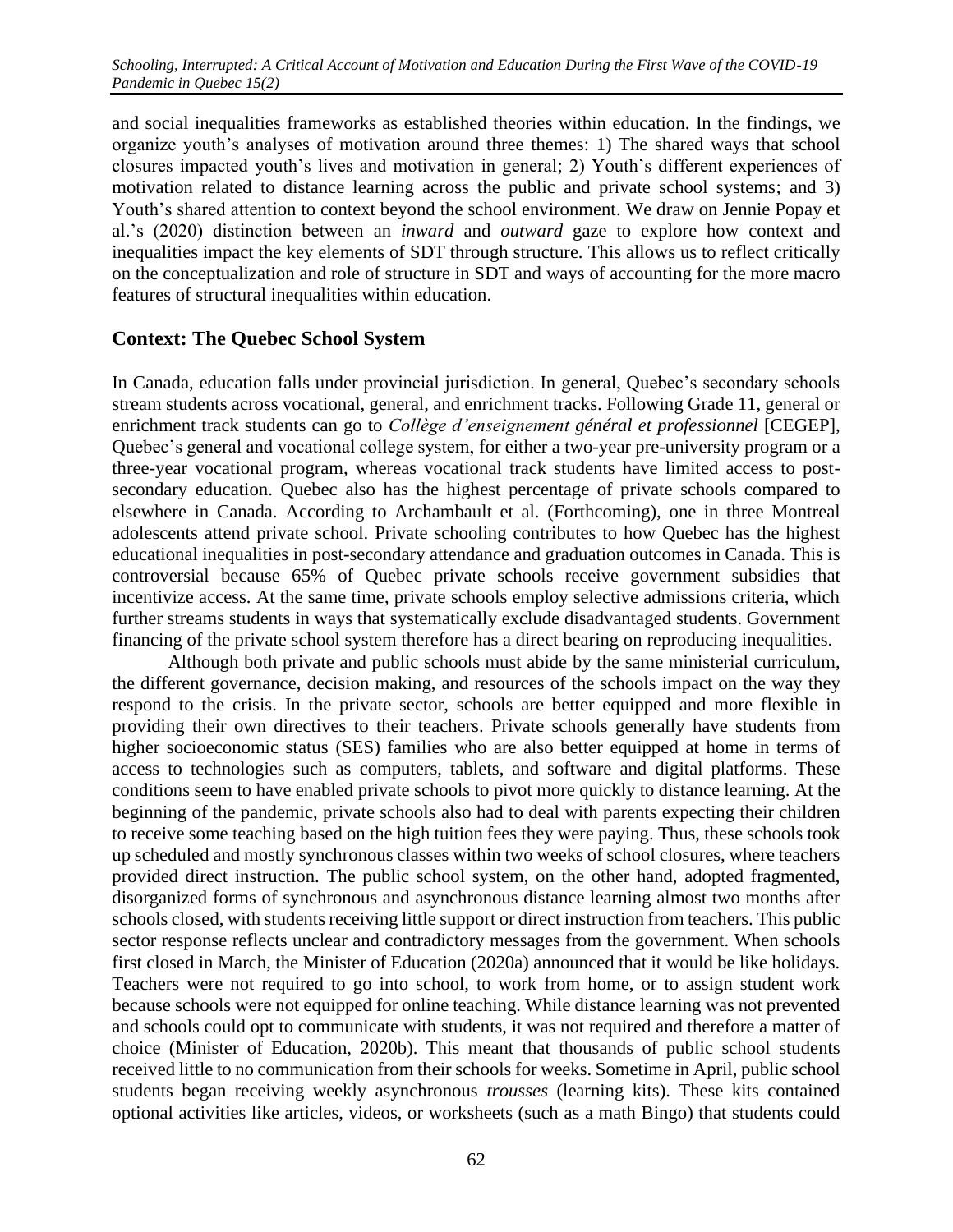complete independently. By mid-May, the public system got more organized; students began interacting with teachers online. At this point, the Minister of Education (2020c) attempted to engage secondary students who had been derailed by scolding them for "abandoning" school. At this point, homework became mandatory, and teachers needed to begin evaluating student progress. In the context of these different emergency responses, we acknowledge the enormous variation in how distance learning strategies varied from teacher to teacher and from school to school across Quebec. Yet there were clear systemic differences in how public and private school responses provided access to education.

# **Self-Determination Theory**

Self-determination theory (SDT) emerged in the 1980s in the field of educational psychology and was predominantly developed by Edward Deci and Richard Ryan (Deci & Ryan, 2008; Ryan & Deci, 2000, 2017, 2020). Presented as a universal organismic theory, SDT is helpful for modeling and predicting motivation, has garnered a considerable amount of established authority within educational research, and informs educational policy, practice, and curriculum decisions.

Within SDT, "to be motivated means *to be moved* to do something" (Ryan & Deci, 2000, p. 54). When supported by particular conditions, three basic components (psychological needs) produce motivation and wellness in general: autonomy, competence, and relatedness. Here, "*Autonomy* concerns a sense of initiative and ownership and in one's actions…; *Competence* concerns the feeling of mastery, a sense that one can success and grow…; and *Relatedness* concerns a sense of belonging and connection" (Ryan & Deci, 2020, p. 1). These needs are situated and interact with the social context in a way that recognizes how people are active partners in producing motivation. Within motivational models, social context often refers to more immediate environments such as home, school, and workplace. SDT emphasizes how these environments support student autonomy through how adults engage with young people and provide them with some level of guidance and structure.

Empirical studies suggest that youth who perceive themselves as autonomous, competent, and related with significant others, like teachers and peers, present higher motivation and engagement in school (Froiland & Worrell, 2016; Furrer & Skinner, 2003; Jang et al., 2016; Mouratidis et al., 2013; Ryan & Deci, 2017; Vansteenkiste et al., 2012). Although student motivation is also prompted by many other factors, such as school climate or pedagogical practices (Berkowitz et al., 2017; Reeve et al., 2012), the school social context remains very important for different populations of young people, including those who attend schools in more privileged environments or in low-SES multiethnic communities (Archambault et al., 2020; Dotterer et al., 2011). Especially for young people from marginalized groups and communities, bonding with meaningful adults at school can support their autonomy and provide them with strategies to manage new or challenging learning situations. This support seems to be an effective way to promote a sense of security, increase motivation, and decrease inequalities.

## **Social Inequalities Framework**

From a more sociological perspective, social structures and education institutions affect students' differential access to and experience of learning opportunities and outcomes (Hallihan, 2000). While school is important for reducing social inequities (Dove et al., 2020; Dupéré et al., 2020), the ways that school systems are organized also play a role in creating or limiting opportunities towards educational access, perseverance, and achievement. School systems divided into private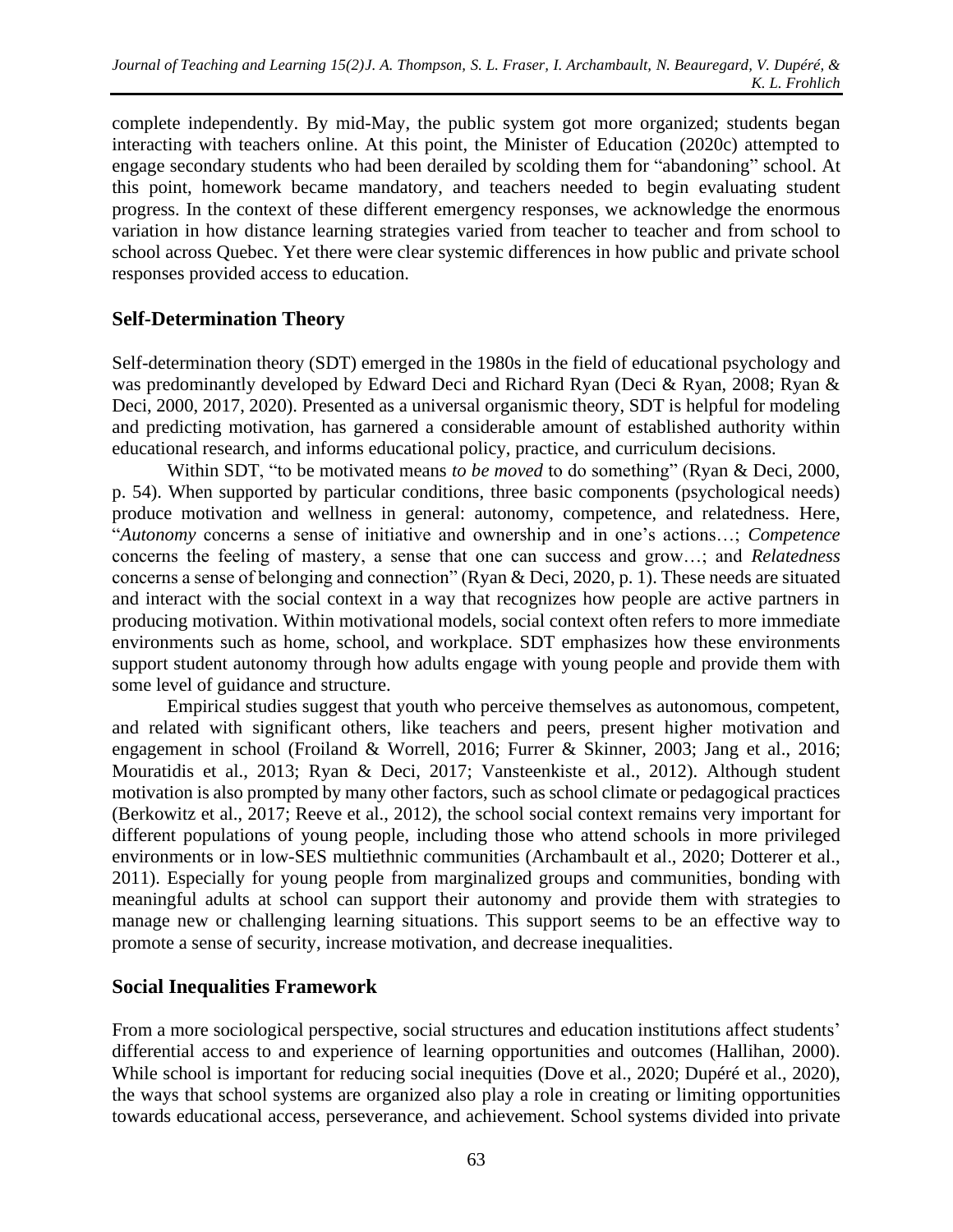and public sectors, or even school segregation within the public sector, can structure and reproduce inequities (Archambault et al., Forthcoming). At the same time, school social contexts and practices can also act as a compensatory mechanism in reducing inequalities (Downey & Condron, 2016). Certainly, a range of factors influence inequities in education, including policy, curriculum, pedagogical practices, and social inequalities within a wider society based on, for example, class, race, and gender. Of particular relevance for this paper is how the public and private school sectors have differential access to resources, which in turn shape the school context and practices. In general, the organizational contexts for private schooling tend to include different economic accountabilities, a higher socio-economic status student body, greater parental power based on a client relationship with the school, larger and more diverse revenue sources, and smaller class sizes (Persell, 2006). From a social inequities perspective, increased (and conversely limited) access to resources such as technology and social capital within particular institutional contexts has a strong bearing on student opportunities and success.

Drawing on these sociological concerns about inequities within and across education systems and Popay's et al.'s (2020) outward gaze provides a more macro view of the structural nature of inequities that are shaped by education policies and school systems. We suggest potential for more synergy between established psychological theories that focus on individual motivation and established sociological scholarship about structural inequalities in order to better understand the range of complex factors affecting student motivation. A more integrated perspective bringing together psychological and sociological theories suggests that the focus of motivational theories on school structure, autonomy support, and relatedness can integrate a more macro understanding of how school environments influence inequalities within different education systems.

# **The Study: Picturing Life During the Pandemic**

#### *Recruitment and participants*

Our study involved youth from urban, rural, and Indigenous areas of Quebec, from public and private school sectors, and from secondary and post-secondary school systems. Reaching young people virtually in the context and urgency of the first wave of the crisis was challenging. Following our efforts to recruit youth in Montreal through our personal social media networks, we extended our recruitment Quebec-wide by partnering with a youth organization, *Regroupement des maisons des jeunes du Québec*, to facilitate recruitment through youth workers actively involved with youth at a distance. We struggled to reach private school students and so returned to our personal networks in Montreal and Joliette. We also recruited two Attikamekw youth from Wemotaci, where we had previously collaborated on a film project (Wapikoni Mobile et al., 2019). In this paper, we focus on the participation of 18 secondary school students between 13 and 18 years of age (10 girls and young women, eight boys and young men). In total, seven public and 11 private school students participated in the study.<sup>1</sup>

#### *Participatory visual methodologies at a distance*

Participants worked with photovoice or cellphilming, participatory visual methodologies that support participants to produce visual texts to identify, represent, and take action on the critical

<sup>1</sup> The study was approved by the University of Montreal's *Comité d'éthique de la recherche en sciences et en santé*  (CERSES-20-063-D) and the Wemotaci Band Council.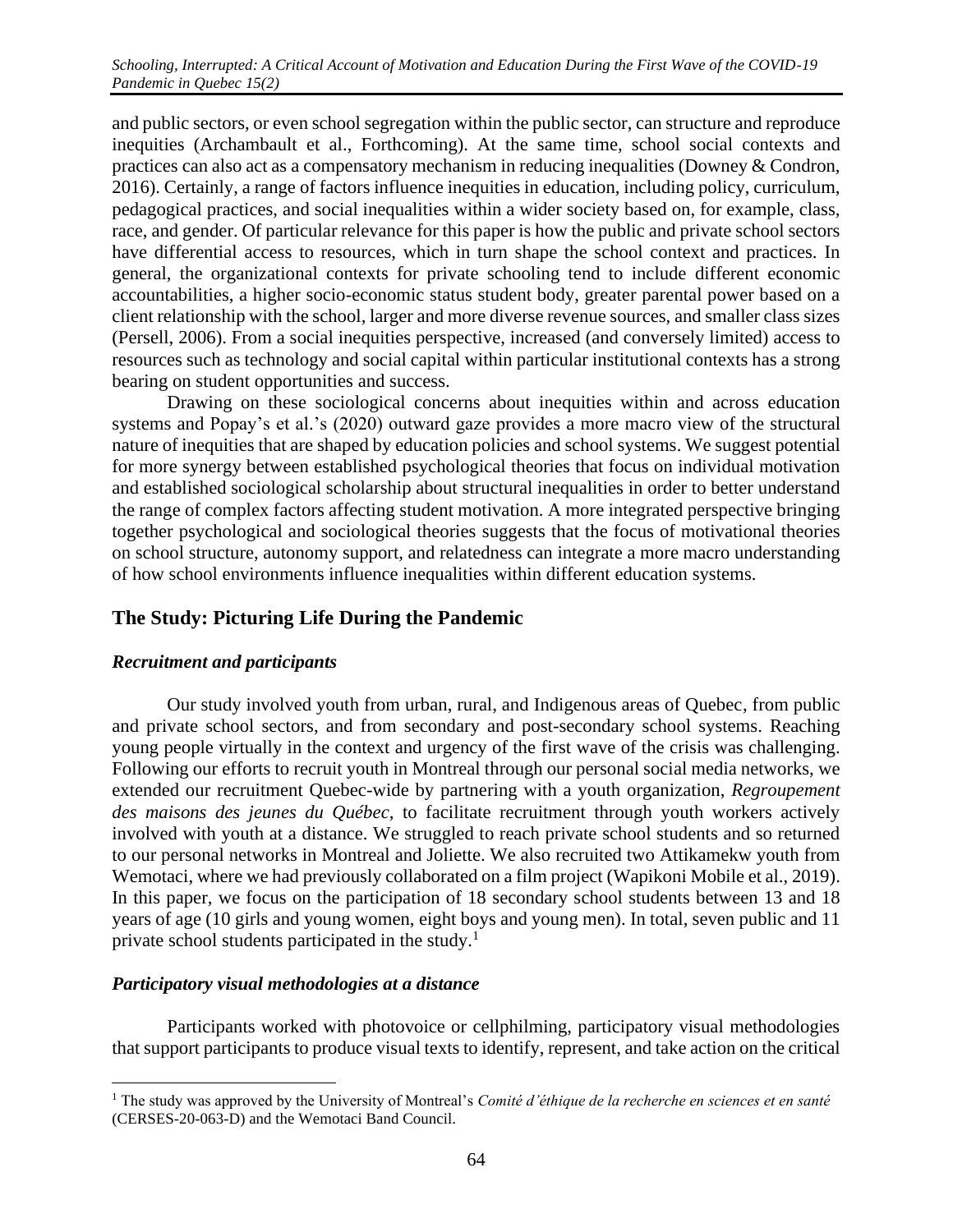issues in their lives (Mitchell et al., 2017). Inviting participants to reflect on their experiences and participate in collective inquiry centers youth agency, knowledge, and voice in addressing the issues that matter to them. Participatory visual methodologies also provide opportunities for participants to "speak back" to the dominant norms and images in their lives (Mitchell & de Lange, 2013, p. 1).

Eleven interactive group sessions (1 to 1.5 hours each) with two to five youth each (depending on participant availability) were co-facilitated by two research assistants in French on Zoom in May and June 2020. Two cohorts of public school students and three cohorts of private school students each participated in two workshops. When participants were not available to attend their cohort's second session, we conducted supplementary sessions. Prior to meeting, we emailed participants video tutorials, *How to Make a Cellphilm* (Thompson et al., 2020). In the first Zoom session, participants had an opportunity to meet each other and the facilitators, to view and discuss some photovoice and cellphilm examples, and to brainstorm possible topics for their creations. Participants then worked individually to produce photos or a 1-minute cellphilm over approximately one week, during which we provided support as needed. In a second Zoom session, participants shared and co-analyzed their photos and cellphilms by identifying the themes and areas of concern they saw emerging in the work. This analysis was informed by discussion prompts: What themes do you see in the data? What are the similarities and differences? What is missing? What lessons have you learned from the pandemic? What messages might you want to share with decision makers? How was your experience participating in the study? The Indigenous participants (from the smallest and most remote community in the study) faced internet restrictions for streaming video and therefore took photos and participated in individual audio interviews. In total, the secondary school youth produced 13 cellphilms and 12 photos with co-analysis. We refer to participants either by name, by pseudonym, or anonymously, based on their expressed wishes.

## *Analysis*

Our analysis involved several phases informed by a participatory framework: 1) We began with youth's analyses of their experiences as produced in their individual cellphilms and photos, as well as youth's collective analyses about their visual creations; 2) Three researchers watched youth's visual creations and the workshop recordings and then went through the transcripts to identify the broad themes emerging in youth's analyses; 3) One researcher extracted the youth's analyses specific to education; 4) We then conducted co-analysis sessions with the research team (including researchers who had not previously seen the data) in order to identify theories relevant for the education data; and 5) We organized the findings around the similarities and differences in how youth from public and private schools experienced motivation in order to reflect on SDT as a cornerstone of motivation theory. Careful attention was paid to the concepts of autonomy, competence, and relatedness while also allowing for other motivation-related themes to emerge.

# **Findings: A Focus on Motivation**

Youth provided rich accounts of motivation during the first wave of the pandemic, including analyses of *why* they did not feel motivated and *how* they coped with the resources available to them. As one girl (15) titled her cellphilm, "Motivation malgré COVID" (Motivation despite COVID). We organize youth's discussions of motivation around three areas: 1) Youth's shared experiences of motivation in general related to the disruption around the closure of schools and cancellation of activities; 2) How youth differentially experienced motivation related to the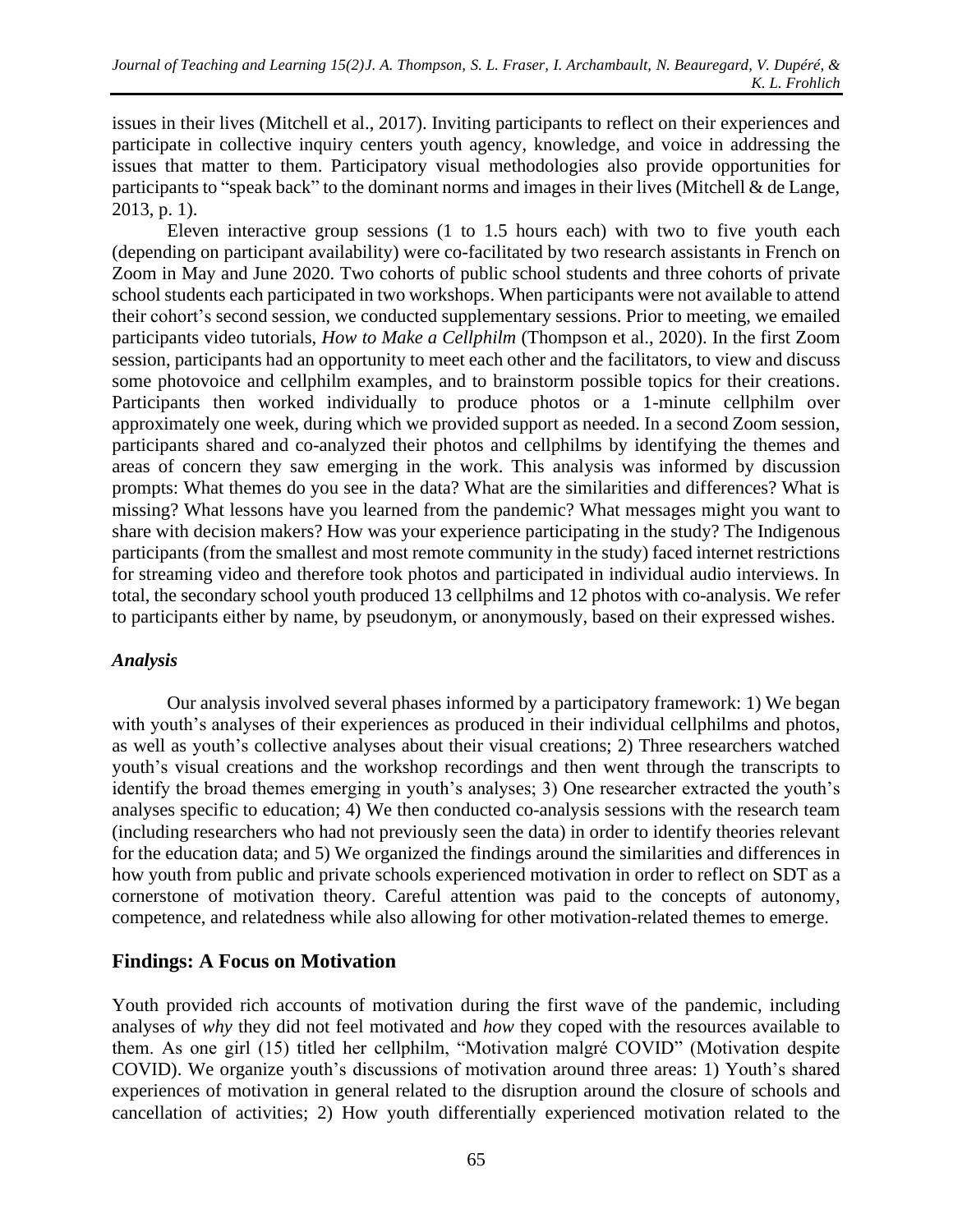different school systems approaches to distance learning; and 3) Youth's shared focus on the wider context beyond the school environment.

#### *Part I: Shared experiences of interruption and disruption*

All youth spoke about how school closures abruptly and drastically changed the structure of their lives. When the government first announced that schools would be closed for two weeks, many youth admitted they were happy about not having to go to school. However, this happiness was short-lived as the uncertainty, duration, and implications of lockdown became more significant and youth struggled with a lack of structure normally provided by school.

*Learning activities cancelled.* Youth described a collective grief about the cancellation of both curricular and extracurricular learning activities that structured their lives in and around school. Many youths missed going to school and were discouraged about having to abandon interesting school projects. One class working on a documentary film about mobilization in Venezuela had recruited 200 participants and collected interview material but did not have the equipment to finish the film from home. Class trips were cancelled. Group physical activities were cancelled. The cancellation of end-of-year activities, like ceremonies and sports tournaments, particularly affected the motivation of youth graduating from secondary school.

We want to be recognized, like "Hey, we are graduating." ... For me, the ball, like, I don't really care.… It's just the aspect of recognizing that "Wow, you did a good job for five years and here are your friends… go talk about it." It's just recognition I guess … they threw it out the window. They were just, like, we don't care about you. (Sophie, 17)

Some youth experienced closure through, for example, graduation events outdoors that involved signing yearbooks with peers and teachers (and a poutine truck!). However, many youth were disappointed about the interruptions to the graduation activities that contribute to a sense of relatedness and belonging to school. Youth's vested efforts and accomplishments were not collectively acknowledged and celebrated.

*Changing relationships around school closures.* Youth also described how school closures changed their social lives: specifically, *which* connections became more significant. Experiencing loneliness and isolation, youth missed their friends, felt the distance between themselves growing, and appreciated connecting with friends online. However, more nuanced conversations about relatedness also emerged, for example, around peer conflict. School closures provided a break from the drama among cohorts. At the same time, youth could not resolve peer conflicts before the year ended. School closures changed the significance of in-school and out-of-school friendships. This change in structure allowed youth to realize which relationships they wanted to maintain.

Spending more time at home also intensified family relationships. Perhaps somewhat expectedly, tensions and frictions erupted at home. More significantly, young people reconnected or created new connections with their family members, including with parents, siblings, and grandparents. The restructuring of youth's social lives provided them with the autonomy to achieve their need for relatedness more intentionally. This seemed to support fulfilling relationships based on connection rather than circumstance. School closures changed the structure of youth's relations and youth's experiences of relatedness, which affected their motivation both positively and negatively.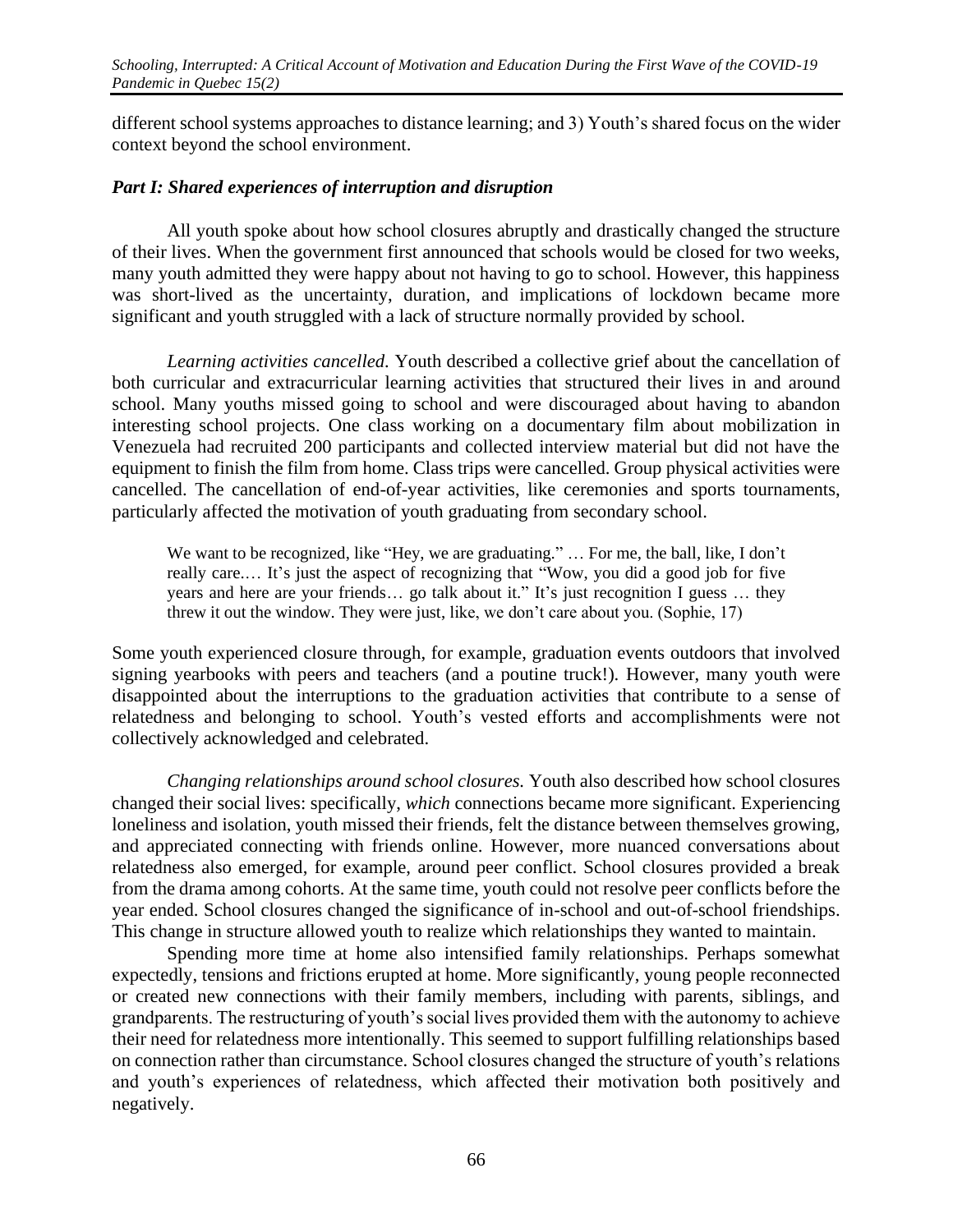*Rescheduled.* The abrupt closure of schools also disrupted youth's daily routines, initially removing all sense of structure. Youth were used to certain schedules associated with school and described their new "quarantine routines" at home. This restructuring of time was a challenge, affecting motivation and energy levels. Sleep schedules changed; youth went to sleep later at night and awoke later in the mornings, basically sleeping more or sleeping more erratically. Many missed having routine and found the absence of structure overwhelming. "Now I have nothing. It's just hours and hours and hours..." (Charlie, 15). Life became tiring and repetitive.

Significantly, youth attributed this challenge to not having a schedule *provided by school* and the self-discipline required to get their work done.

Before, everything was planned but it wasn't us who planned it. School decided. Now it's completely up to us to be organized. Sometimes it's hard. I think it takes a lot of selfdiscipline. (Maria, 15)

Many youth felt unprepared to manage and prioritize their time and remarked how their motivation increased when they created a schedule for themselves. One boy (14) set alarms on his phone as a way to discipline himself, with 1-hour time blocks for physical activity, meals, homework, time outdoors, and video games. For others, this decisional latitude became confusing, paralysing, and derailing. As we explore elsewhere (Thompson et al., 2020), girls in particular felt pressure to be productive.

All my life I put a lot of pressure on myself and with school I had, like, a routine, so I would do homework, I was happy. But with the pandemic, I was not really motivated. It's just that it's a vicious circle.… I felt bad, and I didn't put pressure on myself anymore, and I didn't do my homework anymore. (Anonymous, 15)

While private school students were more scheduled by online classes, all participants struggled with motivation around the drastic change in structures normally provided by school. Having a more open schedule and more choice to decide how to spend their days was initially a stressor. Yet this autonomy could also become a resource as youth eventually developed strategies to manage their time by creating structure and finding activities that motivated them. Youth described the ways they found motivation as moments of transformation.

*Time to learn new things.* One key theme in youth's analysis revolved around being less busy with school and having more time for activities that interested them. With more autonomy and unstructured time, youth had more flexibility to decide *how* they wanted to spend their time and pursue passions and interests. Youth found motivation by reading or biking, cooking or gardening, or playing with pets. Some wrote music, played instruments, or explored new artists online. One girl played violin in an online concert for a long-term care facility. Youth had time and space for creative activities like drawing, sewing, embroidery, and photography. "We see the kinds of activities that we're doing that are not necessarily related to school, that we wouldn't necessarily do if we weren't in this situation" (Maya, 14). Taking photos or making a cellphilm through the study also provided a pivotal moment of self-expression in how they were experiencing the pandemic. "I saw this a way to express myself, to be more free, and that we could do even without being at school.… I saw it as a type of personal project" (Alex, 14). With less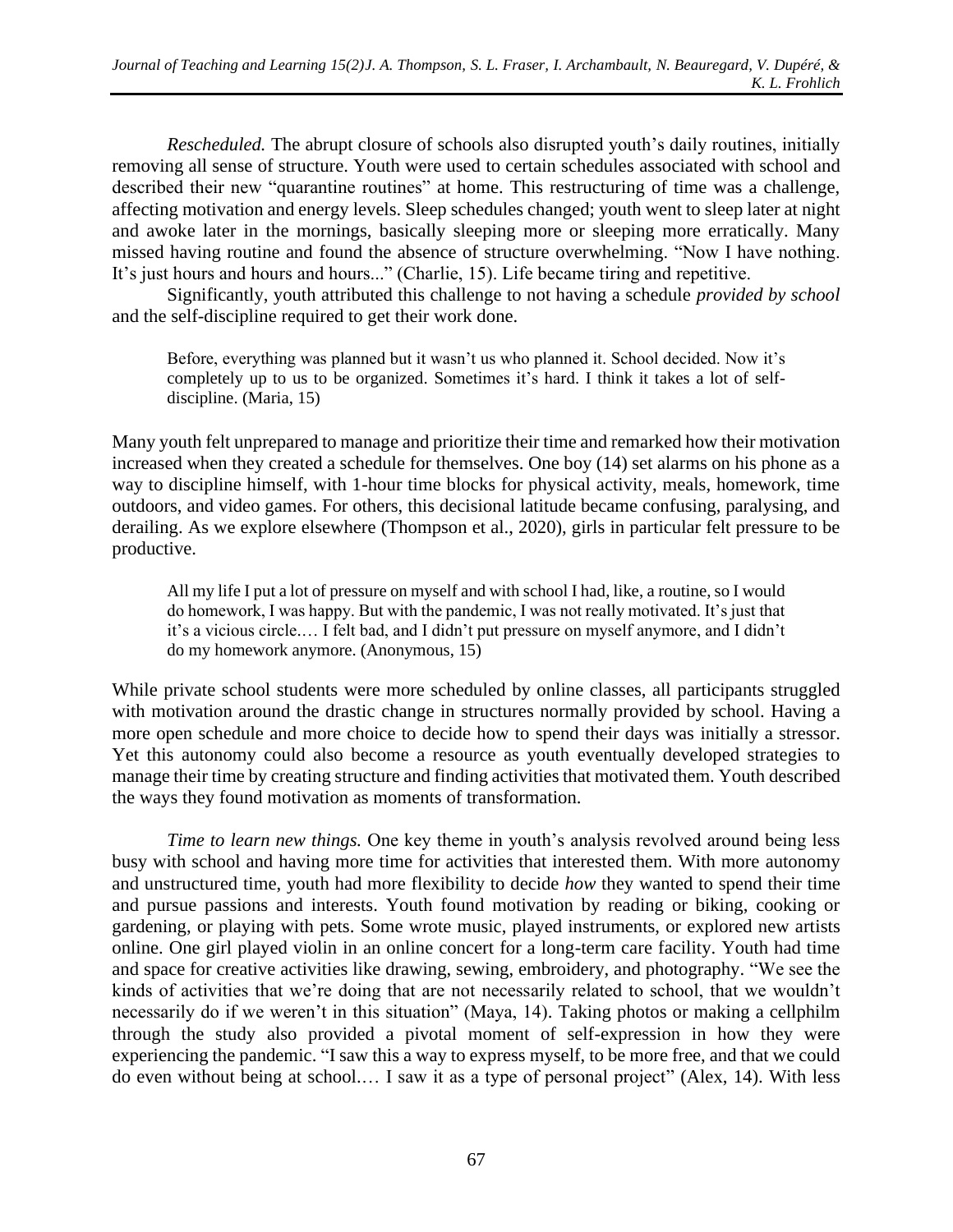structure and more autonomy, youth became motivated to invest in their own learning beyond formal schooling.

While many youth struggled to find wellbeing during the first wave of the pandemic, one of our Indigenous participants found that his wellbeing had *improved* since schools closed. Not having to attend school provided a much-needed break from stress related to the structure of schooling.

[Before COVID] … well with school I was more stressed because of exams, and I thought I would fail my year. And now there is no more school so it's like a break I'd say, so I'm less stressed. I'm more relaxed and … I have more time for myself. (Anonymous, 16)

He appreciated having more time for walking, reflection, and self-care.

Most participants described how self-directed activities helped them to feel motivated because they chose activities they *wanted* to do, not because they *had* to do them. This finding youth's shared experiences of motivation around school closures—raises critical questions about the ways that school structures limit the autonomy and space that young people have to follow their interests through creativity, hobbies, activities, and relationships.

## *Part II: Different experiences of distance learning*

In this section, we present youth's different experiences of distance learning across the private and public systems. We acknowledge that all distance learning during the first wave of the pandemic was probably emergency distance learning (Farhadi, 2020). In general, all youth found the abrupt and unplanned shift to distance learning stressful, which affected their motivation. With a lack of structure and guidance, most students bumbled through and sometimes figured things out, although begrudgingly and often without a sense of fulfillment or competence. Youth expressed a new appreciation for everything they had taken for granted in school and for their teachers. Several participants missed connecting with the teachers who they had close relationships with and had limited access to support staff, such as learning disability specialists, psychologists, and youth workers. Youth also expressed empathy for the challenges that their teachers faced in navigating unfamiliar distance learning technologies and in their roles as front-line workers responsible for enforcing public health measures. Participants cared about their teachers and recognized the lack of institutional support that teachers received at that time.

While all youth struggled with distance learning, which negatively affected their motivation to complete their assignments, the type of instruction and learning strategies varied significantly across secondary school sectors. We acknowledge, as many youth did, how much these efforts varied from school to school and the difficult situation many teachers were, and continue to be, in. We therefore focus less on the role of teachers and more on the systemic differences in how private and public school system responses created inequalities in youth's access to continuous instruction. We attend to the nature of structure that students received once some form of distance learning began and differences in how private and public school students experienced motivation.

*Private school students adapting to the virtual environment*. At the time of research, private school students had received almost two months of online classes and tended to respond positively to, be motivated for, and even celebrate the synchronous distance learning they received.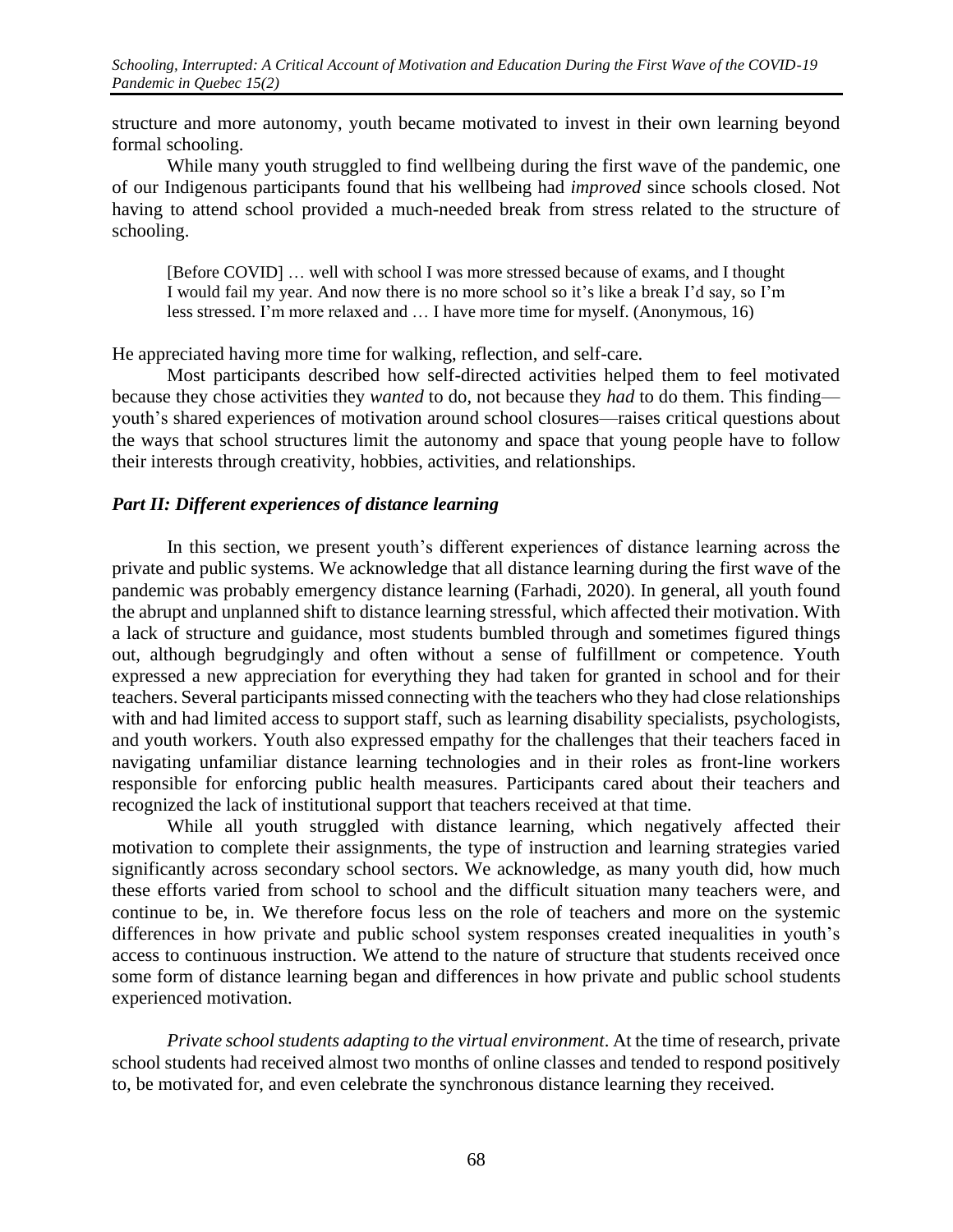After the first (online) classes that I had with a teacher, I went to see my Mom with a smile. Listen, I was different from how I was the day before. Just because I had had contact, I was able to speak, to communicate with someone different. It really changed things for me. (Anonymous, 13)

For private school youth, distance learning offered technological opportunities for learning new applications and software, and for facilitating interactive activities online. This new structure for learning somehow supported their motivation and sometimes increased their enthusiasm about schoolwork. Virtual learning spaces helped some students improve their focus because they felt they could learn with fewer distractions with their microphones off, without disruptions from peers goofing around at the back of in-person classes. The distinction between in-person and online classes sometimes seemed minimal. "Well [online] classes, it's really good. It's really like going to class. We learn new things. They give us time to ask questions and there are a lot of documents. So, it's good" (Alice, 14).

Private school students appreciated how their schools were relatively organized and even recorded some classes for later access. Some teachers provided more structure than others and were more adept at creating engaging learning spaces online. But in general, private school students had synchronous access to their teachers, which facilitated relatively positive learning experiences.

I find that it's well organized. For sure, there are times when, you know, there maybe aren't enough people in our meetings … I find that boring because … sometimes they ask what we think so we get on the microphone and we talk but it's, like, less interesting with [only three students]. But you know in general I find that it's well done.… We have homework but it's, like, super easy and I don't have that much either. (Alexis, 17)

When teachers could not Zoom, some made instruction videos for their students. Private school youth had structured environments for learning that helped them feel supported and motivated.

Certainly, private school students also faced motivational challenges. It was harder to do homework without being at school, without seeing friends, and without the same level of positive reinforcement from their teachers. Shifting in-class work to homework made many participants feel like their workload had increased, as Sophie (17) exclaimed: "I had 36 billion things for homework!" This change in workload and rhythm affected youth motivation.

I find that school overloads us with homework. Now it's the end of the year, they try to give us as much homework as possible.… I have a hard time with that. It's both the workload and that it's online. (Coralie, 15)

Despite feeling unmotivated, these students seemed to get on with their schoolwork, even with the knowledge that they would not likely return to school that year. Distance learning felt like a weekend schedule, but with courses added. Even though exams were cancelled, some students received practice exams so they could assess their learning achievements, which bolstered youth's feelings of competence. From participants' narratives, the private school system did an adequate job at providing structure and support for distance learning in ways that favoured their motivation. These students were more likely to consider distance learning as "hard but OK," presumably because they had somewhat clear expectations, structured classes, and support and involvement from their teachers.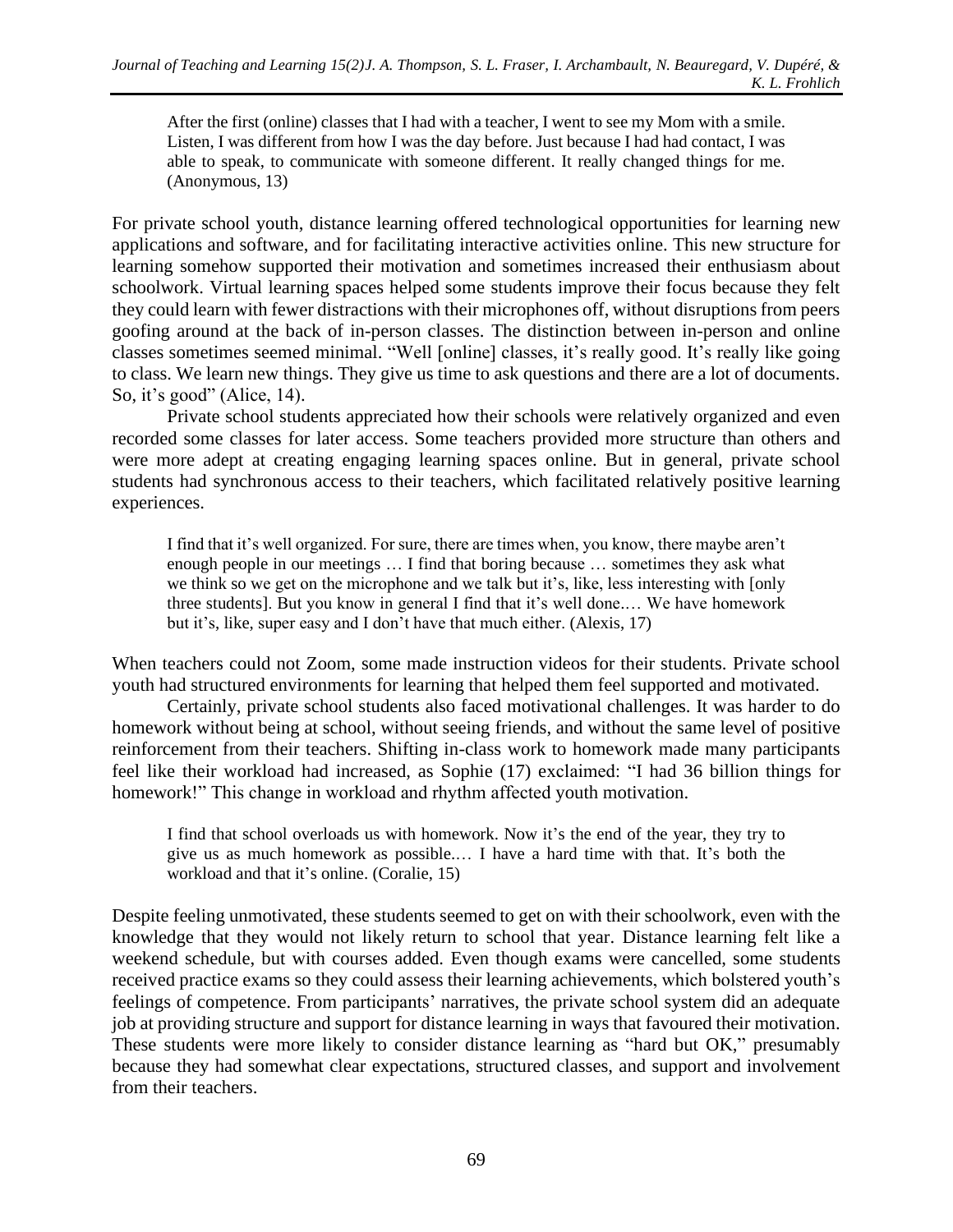*Public school students struggling with fragmented rhythm and workload.* Public school students' narratives were more likely to connect to how government decisions created phases of conditions that structured distance learning and undermined their motivation about schoolwork. The announcements in the first days of the crisis regarding school closures were understood by some as if schools were on holiday. Charlie (16) said, "The Minister of Education was, like, '*Bonnes Vacances*!' [Happy Holidays!]" In the following weeks, students received conflicting messages with the arrival of the *trousses* (learning kits). Disconnected from what students had been learning in class, the *trousses* were confusing and not meaningful. The directives on how to use the *trousses* were not very structured. "We had work, but it was optional, and it was really useless. The pedagogical kits from the [school board], they were really not clear, and they gave us exercises that really didn't make sense. They really didn't help" (Amsel, 15). Students received mixed messages about how, where, and whether to submit this work and whether these assignments were going to be evaluated, all of which affected their motivation.

I was more motivated at the beginning.… Now, it is harder to be motivated about school.… We have some work but it's harder to do it when we're not really at school.... At my school … they started to give us things two weeks after the pandemic … but it is still not mandatory, and it's hard to follow… you aren't really interested in doing it. (EB, 16)

Youth were not motivated to do optional homework that was unhelpful for their learning. Many youth were even unclear about whether the *trousses* came from the Ministry of Education, the school service centers (previously school boards), or from their teachers.

We got an email, like, "Nobody is doing the *trousses*." We were like, "But it wasn't mandatory so why are you mad that we didn't do the *trousses*?" … The Minister was like, "OK now it's mandatory" and the teachers were like, "Excuse me?!" … Like, lots of students asked their teachers, "What are you doing?" But the teachers were like, "No, it's not us, it's the Minister of Education" … Everyone panicked at the same time, so I think that the Minister of Education made a small mistake.… It's not necessary to be that stressed. (Charlie, 16)

While public schools eventually got more organized, the transitions in structure were abrupt. Students found it difficult to reengage with schoolwork after an extended break. "At the beginning of quarantine, it was a bit like holidays and then all of a sudden, they started giving us a lot of homework.... [That was] my difficulty" (Maria, 15). For weeks, students were stressed out and unmotivated to find a work rhythm. Many just did the minimum because teachers assigned optional homework. If work was submitted, it was often low stakes. Students had understandably disconnected from schooling.

For the remainder of the semester, public school students received limited to no synchronous formal instruction. This of course varied from school to school, but youth described having only limited contact with teachers via chat, message boards, or email. Whether or not teachers responded (and when) depended on the teacher. When students submitted questions, waiting for answers could be long, and replies were not necessarily clear. Many youth relied on their friends or siblings for help. Youth missed having the teacher with them to explain and would have preferred live interaction. They struggled to learn autonomously, without a minimum level of structure and support.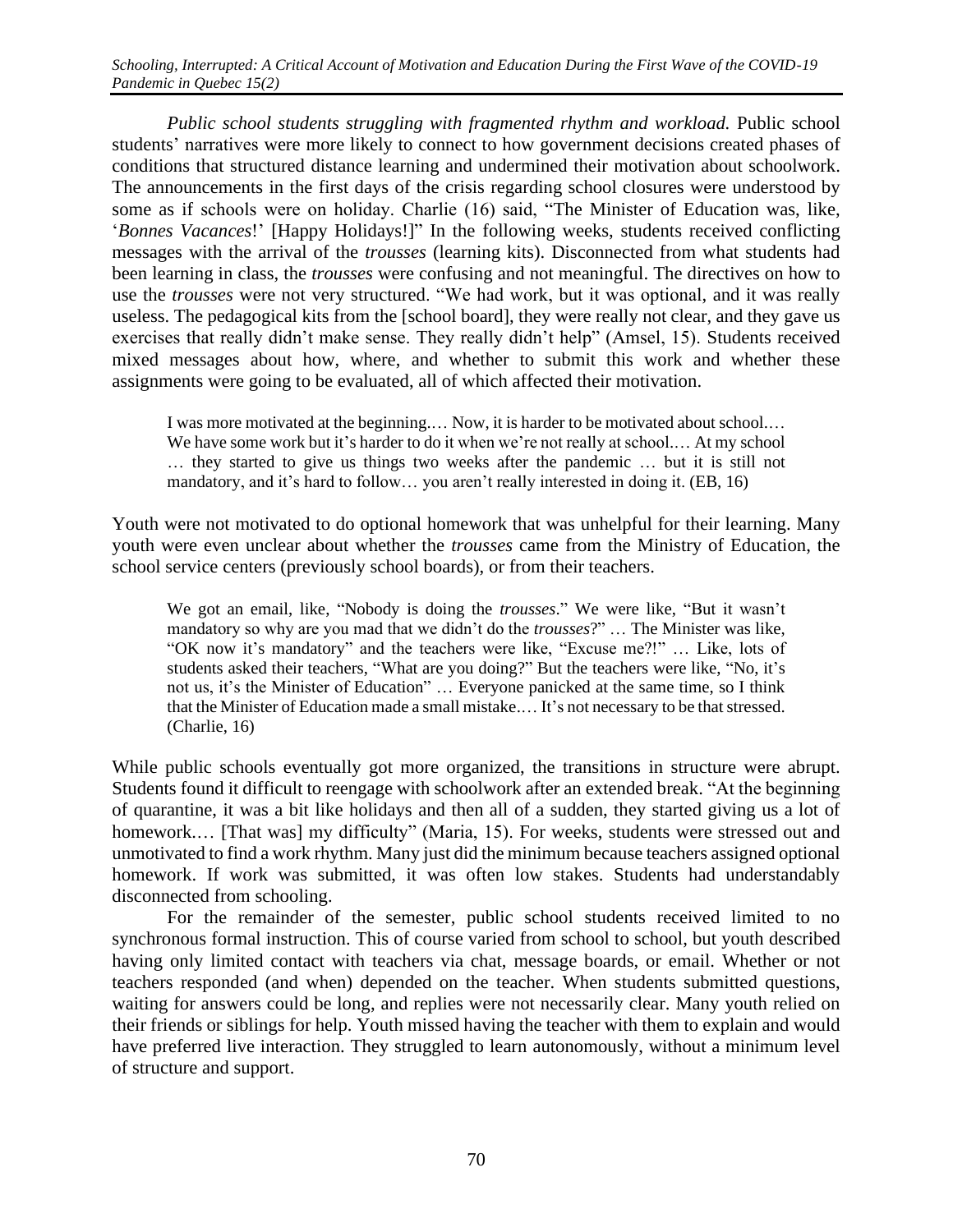Doing homework, for example, it's not like you have a teacher for real. Like, obviously we pay less attention to a teacher on the phone because you can do something else at the same time. Like, you aren't really invested in it because you are not in an environment with the spirt of learning, because you're not at school. You have lots of distractions [at home].... For my homework, I had to check by myself on the internet to find the material I needed. (Anonymous, 14)

Students realized the potential of the internet, but often felt overwhelmed by it and found themselves digging so deep that they got lost or confused in their searches. When homework was assigned all at the same time, as one student described waking up to "21 emails for each subject," they struggled to get organized, which affected their motivation.

Students received some synchronous interaction with teachers through weekly Q&A periods with several class cohorts at the same time (up to 75 or 90 students). However, with limited formal instruction, these sessions were often unhelpful. When there were behaviour issues in these sessions, students found it difficult to ask questions and catch up on their learning. Few students were motivated to attend these sessions, and by this time, their sleep schedules were off kilter. Youth struggled to attend classes scheduled at 9am, which they felt was unrealistic given adolescent rhythms. Public school students only received minimal, fragmented, asynchronous instruction, which was quite different from the full synchronous online classes, often in smaller groups, that private school students had been receiving since March. The distance learning structures created by the public and private school sectors affected the actions of teachers and schools in communicating with students, setting expectations, providing choices, and showing care towards student learning, all of which created different conditions for youth motivation.

#### *Part III: Shared attention to context beyond the school environment*

Returning to youth's shared experiences, youth drew attention to the wider contexts beyond their immediate school environments, including their living conditions and the politics of education.

*Finding workspace and resources at home.* Managing virtual spaces and communication intersected with the conditions of students' home environments, including inequities in household size and access to space and resources. Without adequate learning resources at home, it was difficult to stay motivated to learn. Public school students were not initially permitted to collect their books from school. While students did their best, sometimes consulting online learning sites like Allô Prof, many were discouraged and wished they had access to online books. While most youth had access to a computer and reliable internet for learning at home, this was not always the case. One youth struggled with motivation to do online classes on his mobile phone and with limited bandwidth for streaming video calls. "I don't really have any motivation because my cell bugs me. You know I have to work with my cell ... but with the internet, sometimes it's annoying" (Anonymous, 16).

For asynchronous and independent work, finding a workspace at home was also critical. For youth who usually worked at school or in the library, working autonomously at home required more effort and self-discipline to focus and stay motivated to do schoolwork. Alice (14) and Ophélie's (13) cellphilm, "Les Cours en Ligne" (Online Classes), focuses on a student struggling to do math homework through a sequence of comedic distractions, including watching TV, video chatting with a friend, playing with a pet guinea pig, playing a recorder, and dancing to a music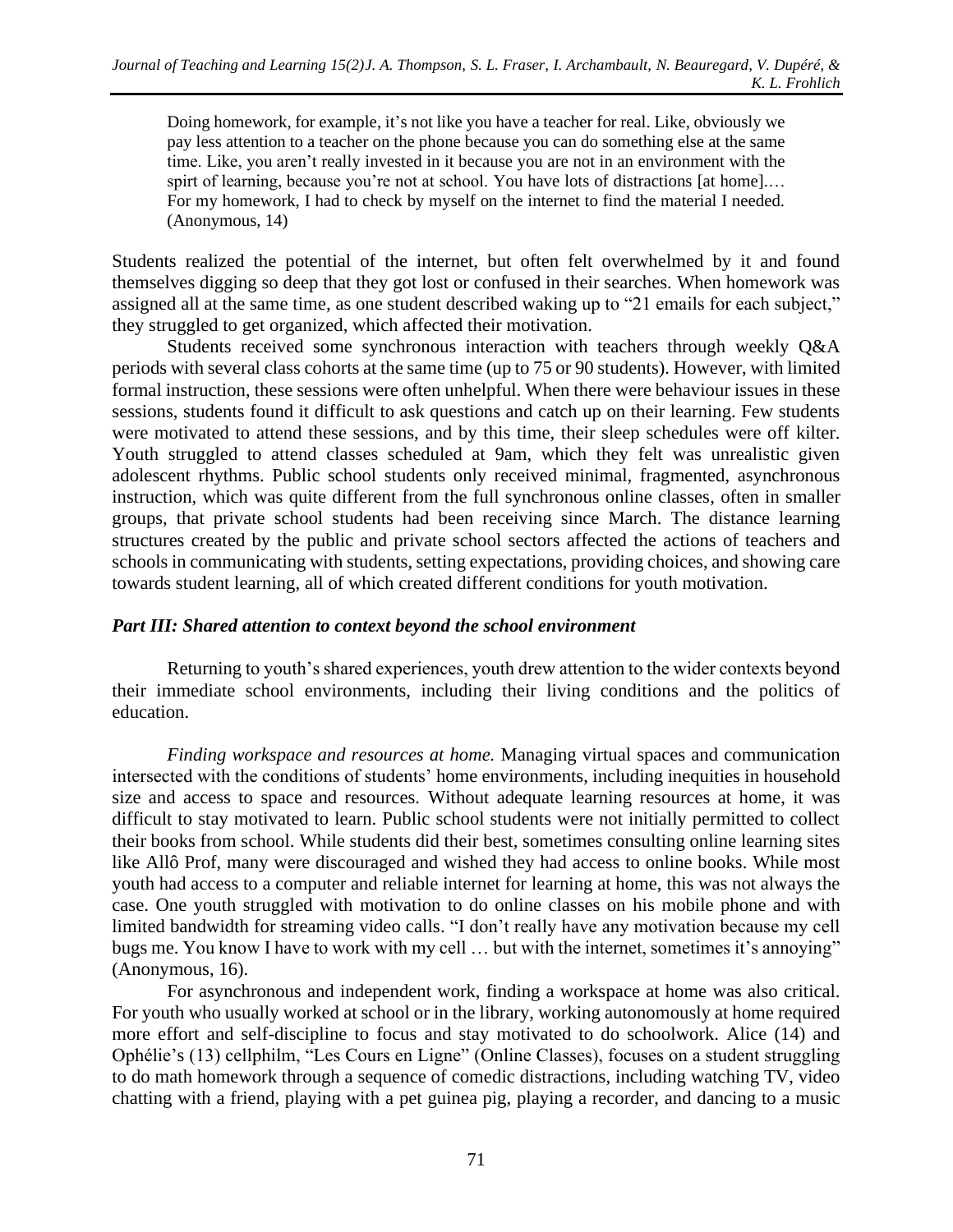video. The student concludes, "In the end, I never even finished my homework!" With tightly scheduled online classes, these girls had little time to do homework between classes. As this cellphilm suggests, managing screen time on the internet and social media was tough. Youth felt better when they limited their time on Netflix and YouTube to the evenings but admitted how difficult this structure was to implement. Going online provided both respite and connection but also had the potential for provoking a decline in motivation.

Where youth worked at home also mattered: on beds, in basements, at the kitchen table, or, for one girl, at a desk in a hallway. Some admitted to never having spent so much time in their room and that it felt like a cave. Working at home could be noisy, particularly for larger families and those in smaller living spaces. When family members also worked at home, sometimes everyone talked at the same time or siblings played with pets during classes. In larger living spaces (mostly youth living outside of Montreal) or in smaller families, youth benefited from having their own space, contributing to their concentration and motivation.

For me, it's really fun to live in a big house anyway because we each have our space and well, we are just able to not breathe each other's air for a while. So ... it made me realize that I feel good at home. (Ophélie, 13)

*Concerns about educational inequities.* Given these challenges with distance learning, all youth expressed stress and uncertainty around how grades negatively affected their motivation. Youth wanted to do well but did not have adequate access to opportunities or resources to improve their academic performance in their final semester. However, public school students spoke more significantly about how their disadvantaged educational position affected their motivation.

Yeah, I think it's unmotivating. Because it's a bit like they abandoned us. Like, as if they forgot about us. You know, we're all teenagers and it's not just because someone goes to private school that they deserve more attention. (Maria, 15)

Public school students were more likely to feel unsupported and that they were *behind* in their learning. This learning gap created pressure for public school youth to "catch up" once distance learning began. They felt they did not have enough time and that their lessons advanced quickly, particularly for more difficult subjects like math and science. Public school students spoke passionately about how their learning gap during the first wave would impact their chances for CEGEP acceptance, and eventually employment, all of which affected their motivation.

Critically, the question of privilege and the inequities across education sectors was a concern for both private and public school students.

I've noticed that the injustice is more pronounced these days, for example I have friends who haven't had an effective and stable school program to continue their learning. It's as if they pressed pause on them, whereas I was lucky to have almost as many lessons as usual and live for the most part. (Maya, 14)

Private school students acknowledged how their friends in public schools were generally less motivated and how the disorganization and inconsistency in public teaching created systemic advantages for private school students' futures. Youth recognized how educational systems *already* structured inequities and how the pandemic accentuated inequality between public and private schools. Youth's political awareness about injustices extended beyond their individual experiences of motivation and educational opportunity to include wider concerns for the collective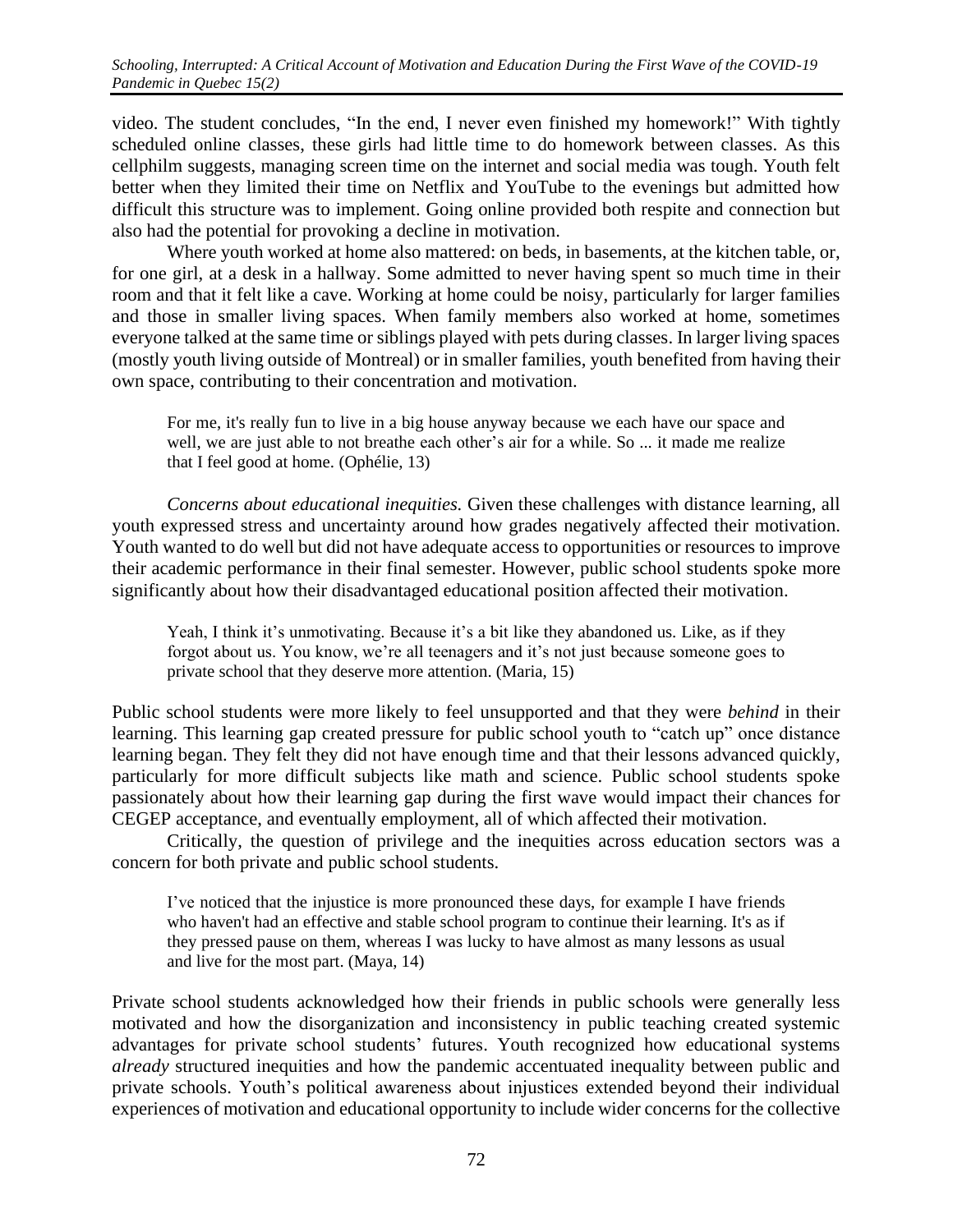wellbeing of society. Youth were motivated to express and discuss their concerns with other youth in the context of the research workshops.

## **Discussion**

While we did not set out to study motivation, the components of SDT—competence, autonomy and relatedness—emerged significantly in youth's narratives. Whereas school structures influence how youth experience autonomy, competence and relatedness, the abrupt transitions that youth experienced created ruptures in familiar structures. For some youth, these ruptures produced a lack of motivation. For other youth, this interruption created opportunities for other experiences. For most youth, changes in the structure, autonomy, and relatedness in their daily lives created both a lack of motivation and then a renewed sense of motivation as youth invested in what they felt interested in outside of school settings. The cancellation of curricular and extracurricular activities shifted youth's feelings of ownership and interest and affected the sense of relatedness from learning collectively with their peers. Most youth actively searched for ways of developing and exercising competence and sought new strategies to connect with loved ones.

This period of transition and the differences in experiences between private and public students during the first wave of the pandemic generated interesting findings in relation to motivation and SDT theories. First, we discuss how our findings draw attention to and amplify the role of *structure* in facilitating and inhibiting autonomy, relatedness, and competence. Second, we discuss how the differential experiences across the public and private school sectors allow for a critical reflection on social context, social inequities, and how contexts of inequity influence motivation.

#### *Structure and motivation*

Structure in SDT refers predominantly to the relations and teaching strategies within school environments. School environments provide youth with structure in various ways, including through schedules, learning activities, teacher feedback, and the communication of clear expectations (Skinner & Belmont, 1993). Schools also structure who youth relate with during and outside of school hours. A structured learning environment can be experienced as beneficial by students who describe feeling more efficient and competent within highly structured environments (Taylor & Ntoumanis, 2007).

Interestingly, in the face of incredible disruption, youth in this study found some motivation by creating a structure for their day, by learning, and by exploring new hobbies. Youth missed having a schedule and created schedules of activities for themselves to improve their motivation. Many youth also found that participating in the research was helpful, almost therapeutic, in terms of putting their experiences into words and being heard. Making a cellphilm and exchanging with other youth provoked a shift in how youth understood their circumstances at that time. In a way, our data demonstrates something important about adaptation and resilience in general as youth found fulfilling activities that they wanted to engage in: a shift from motivation based on grades and school expectations to motivation based on creativity and self-discovery.

Our findings also raise questions about structure. From youth's analyses, it seems as if the over-structuring of schooling left many youth initially unprepared to cope without that structure. Indeed, most of society struggled with this massive disruption during the first wave. Yet take for example how one of our Indigenous participants felt relieved to have a break from the structure provided by school. The public school youth felt overwhelmed by the loss of structure normally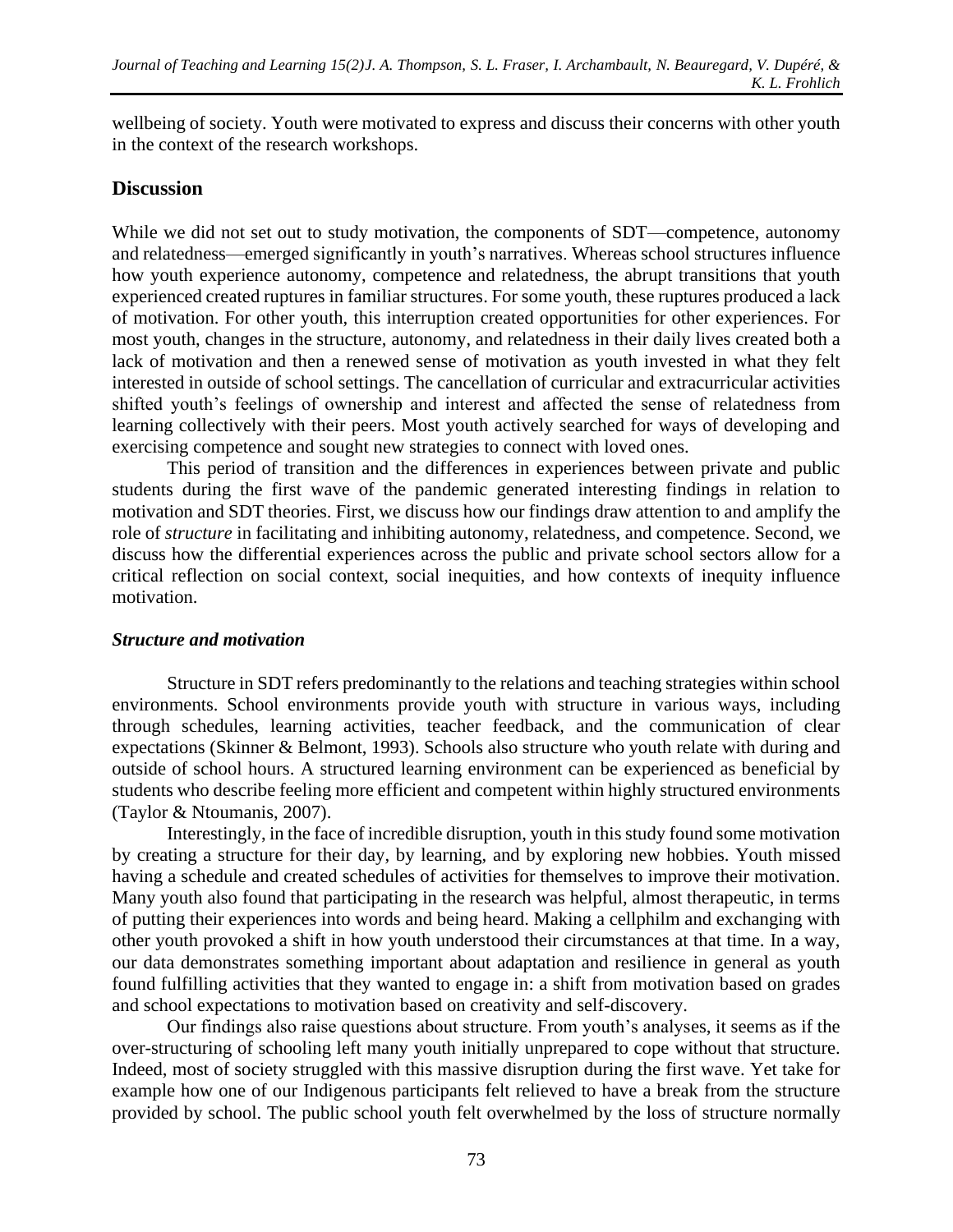provided by school and therefore created their own structure. We suggest the locus of structure is important. Who places the structure on whom? Who imposes structure, and who is omitted from deciding what that structure is? How are people left to figure it out? How do particular structures create uneven expectations, for example, in relation to the ways that internalized productivity discourses in our study were gendered? If there is an innate attempt to go towards walking, nature, cooking, supporting others, thinking of others, and thinking of politics, should these activities not all be part of the structures that are offered to youth in the first place to support their motivation? When structure is disrupted and people feel a lack of motivation, how they chose to engage to create motivation tells us something important about what motivates them and about society's response in terms of inequitable access to schooling.

#### *Towards a critical, collective account of motivation*

Youth in this study had different access to distance learning depending on their location within private or public school, which differentially affected their motivation. Youth recognized the important role of the school system in *structuring* inequitable social patterns that create uneven opportunities and constraints—amplified in the context of the pandemic—as youth anticipated their transitions through government exams, acceptance to post-secondary schooling, and careers. Although SDT recognizes the role of context in providing autonomy, relatedness, and competency, this model may benefit from what Jennie Popay and colleagues (2020) call an *outward gaze* towards the larger structural realities, conditions, and opportunities that differentially impact the realities youth must negotiate.

SDT's consideration of structure offers a junction towards more macro and sociological theories that consider how historic and socio-political factors shape school environments. An *outward gaze* brings into focus how inequalities within the Quebec education system influence motivation. A focus on macro structures is interesting in part because they directly influence the key components of the SDT model but also, and perhaps more importantly, because the youth in this study clearly felt concerned about these societal realities. Several examples in this study show how inequalities influence motivation, including differential access to the internet, family dynamics, pre-existing hobbies such as violin and sports, and differences in housing situations, including youth in urban areas living in small apartments versus youth in rural areas with more access to indoor and outdoor space. Private school students' access to clear and coherent support immediately after school closures created very different conditions for motivation compared to the disorganized and fragmented support that public school students received. These differences in feeling supported or unsupported, and relatedly in feeling recognized and valued or not through structured and un-structured access to formal learning, clearly influenced youth's levels of motivation. Remarkably, despite the inequalities in access to education and to structure and support, all youth actively found ways to be motivated in their everyday lives.

It is interesting that youth's concerns of social inequities extended beyond themselves and their virtual classrooms to include the greater social good. Youth were politicized and ready to engage in critical dialogue about their perspectives on the inequitable impacts of the pandemic. These social realities seemed to motivate youth to participate in collective activities such as research. This contrasts with the more general tendency—within public health, within education, within psychology—to focus *inwardly* on individual-level psycho-social processes and needs when discussing motivation. While this gaze on the individual is an essential component of empowerment and wellbeing, an inward gaze is insufficient to capture the realities of youth.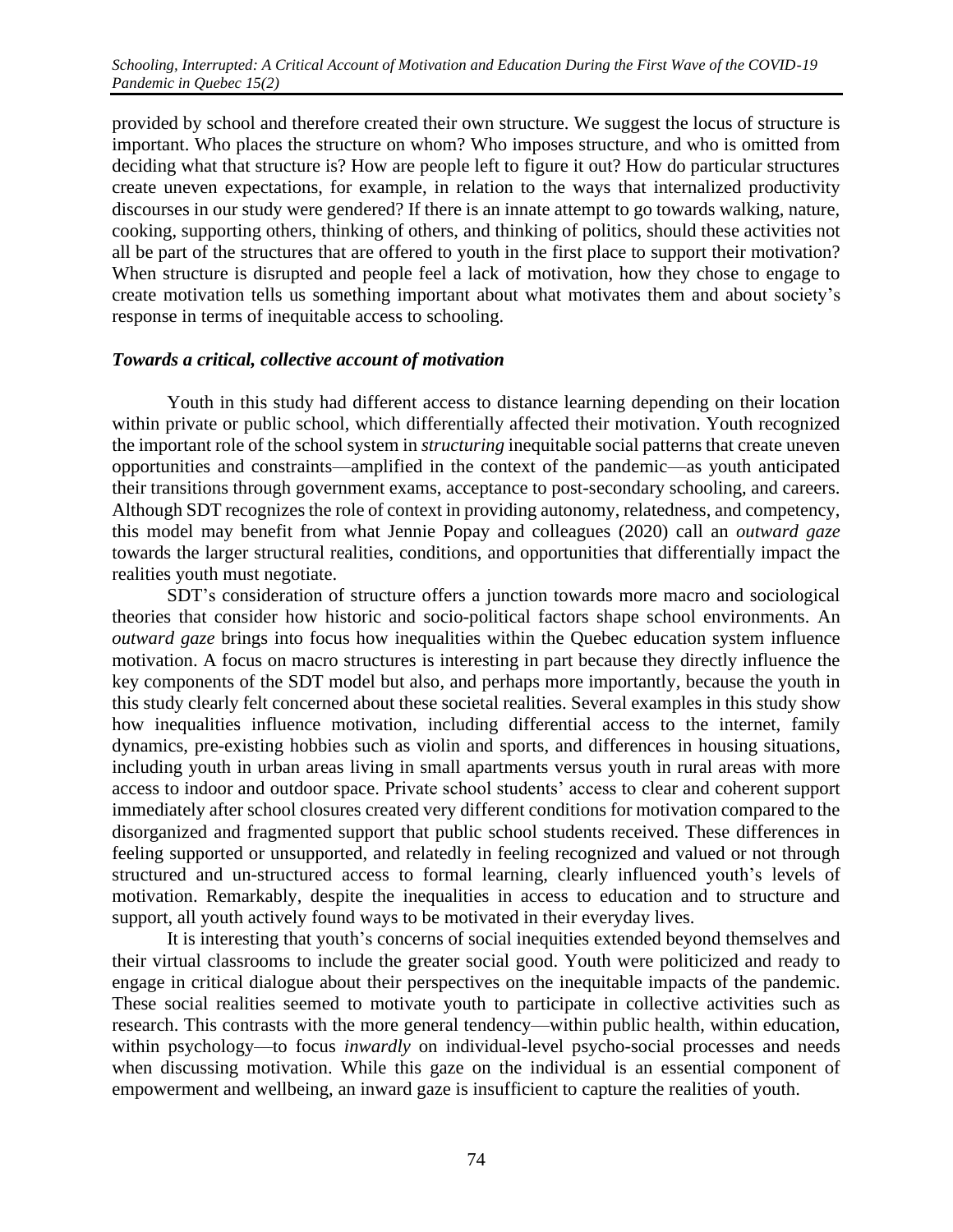We suggest that theories of motivation that work within current understandings of the human psyche could benefit from more critical, situated theories of motivation that grapple with the problems of self and that account for a wider, interdisciplinary analysis. Our questions align with literature that calls for more macro views of psychological theories. For example, Toliver (2015) found that family stress models do not account for Black family experiences because they do not account for the pervasiveness of racism. Life-course researchers Heckhausen and Buchmann (2019) emphasized the importance of dynamic interplay between individual psychological motivational processes and the broader societal landscape. Given how historical contexts, institutions, and social structures shape what opportunities and constraints are available to individuals, we suggest that an interdisciplinary approach could help provide better understanding of these complex social, cultural, and institutional relationships around motivation. There is a need to extend understandings of motivation beyond the self as framed within SDT to also consider the effect of conditions related to privilege, resources, access to opportunities and technologies, and so on. At the same time, youth still spoke significantly about the importance of their lived experiences in relation to autonomy, relatedness, and competence, suggesting that these constructs remain useful for the youth. Therefore, we do not wish to dismiss these core concepts of self-determination but to understand them as being imbricated within larger social and political contexts. We suggest the need for more expansive, interdisciplinary conversations beyond development science to understand the range of complex factors that shape youth's inequitable experiences within schools and school systems as organizations that are located within historical and political contexts (Crosnoe & Benner, 2015). From our interdisciplinary lens that includes educational psychology as well as mental health and wellbeing, feminist, decolonizing, and social inequities approaches require us to look more widely and critically beyond individualized views. Critical motivation research would benefit from accounting for how ongoing histories of discrimination, structures of power such as racism, colonization, sexism, and class, and complex forms of intergenerational trauma play important roles in shaping human experiences of motivation.

## *Limitations*

We acknowledge how the inequitable responses of the public and private school systems during the first wave have since been addressed through efforts to keep all schools open (as much as possible) through subsequent waves. Our study involved a relatively small group of participants from across diverse urban, rural, and Indigenous contexts, and our fieldwork trajectory also shaped our findings. We facilitated the public school cohorts first, as these students were emerging from almost two months with no formal instruction and in the first weeks of a very limited form of distance learning. We facilitated the private school cohorts two or three weeks later at a time when these students had completed almost three months of distance learning. This timing, partly related to government and school administration decisions and partly related to the sequencing of our research process, shaped youth's perspectives.

## *Participatory visual methodologies for motivation research*

Our study contributes to the identified need for more qualitative research about SDT (Ryan & Deci, 2020). While rare within educational psychology, participatory visual methodologies that invite young people into the research process as co-researchers offer possibilities for complicating understandings of motivation. This type of engagement *with* participants moves beyond self-report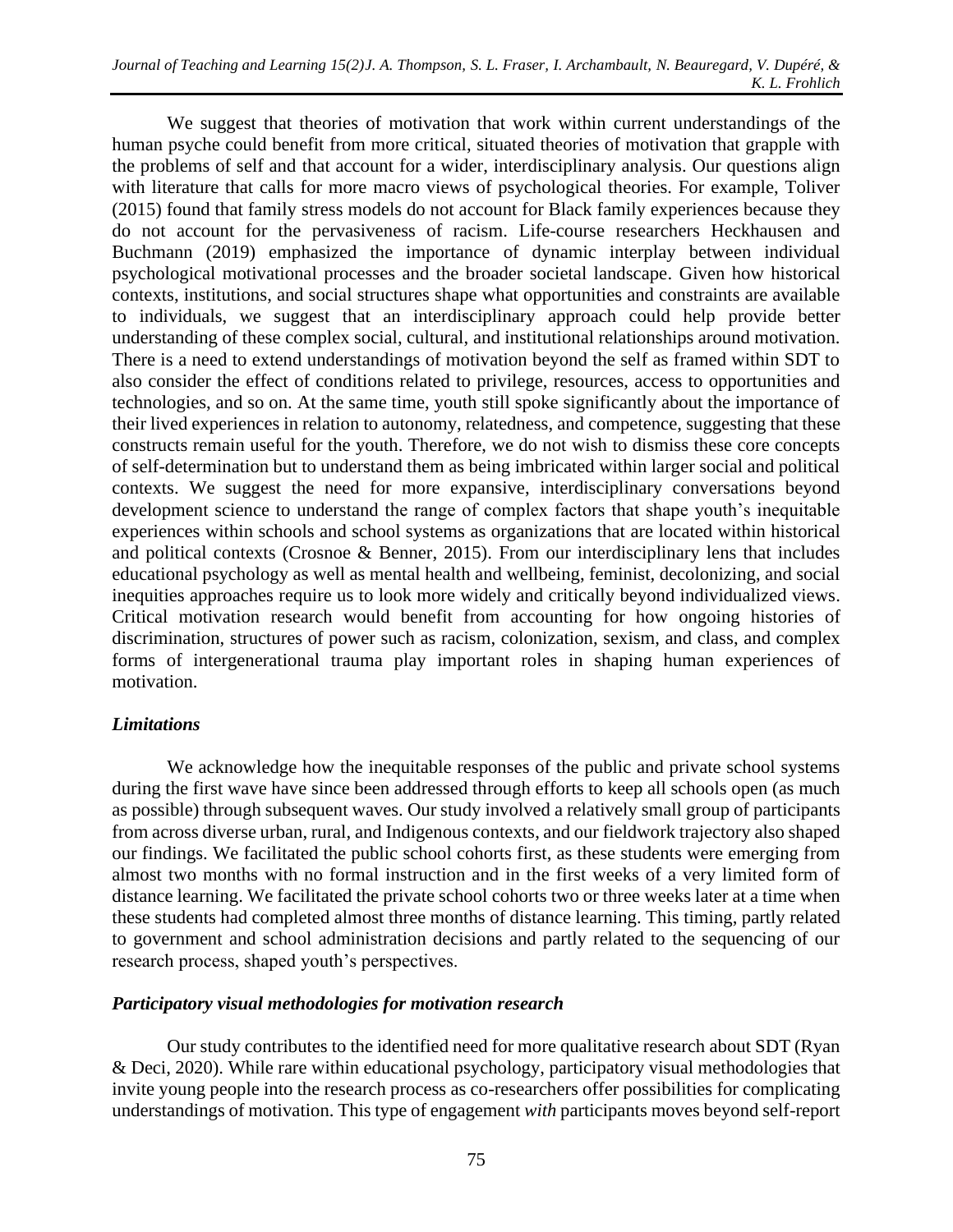surveys and controlled lab environments that apply existing theoretical models and constructs to learn from and with youth about the issues that matter to them. In particular, a visual approach provided youth with opportunities to explore video-making and photography and to identify, name, and represent their experiences in new and creative ways. Youth experimented with different forms of visual and embodied expression to produce representations of their lives that they were not seeing represented in the media and social media at that time (Thompson et al., 2020). Participatory visual methodologies, like photovoice and cellphilming, can create generative spaces for interrogating norms and discourses related to motivation—both through the types of photographs or videos that youth decide to make as well as through the research process and facilitated discussion that emerges around the visual productions. Through photovoice and cellphilming, youth shared funny, serious, proud, edgy, and emotional stories about their interests and struggles. Getting together with other youth also offered opportunities to view motivation as a shared collective experience rather than an individualized phenomenon. Approaches to research that value youth agency, voice, and capacity to produce critical analyses about their circumstances can help to address the ways that youth are often marginalized within research and decision making about issues that affect them. In particular, at a time during the first wave of the COVID-19 pandemic when public school youth felt disconnected and abandoned, participating in visual research provided a space for youth to express and share their experiences with other youth and be heard.

## **Acknowledgments**

We extend our sincere thanks to the young people who contributed their time and ideas to make this study possible. Their involvement surpassed our expectations about what we thought could be possible during the first wave of the pandemic. We also thank our families and households for their support as we worked intensively on this study during the crisis. We also thank the two anonymous reviewers for their thoughtful and generous engagements with the paper. This research was conducted as part of MYRIAGONE, the McConnell-University of Montreal Chair in Youth Knowledge Mobilization, co-chaired by Isabelle Archambault, Nancy Beauregard, Véronique Dupéré, Sarah Fraser, and Katherine Frohlich. This study was funded by the University of Montreal's Center for Public Health Research, as well as by MYRIAGONE, the McConnell-University of Montreal Chair in Youth Knowledge Mobilization.

#### **Author Bios**

Jennifer Thompson is a postdoctoral researcher at the University of Montreal with MYRIAGONE, the McConnell-University of Montreal Chair in Youth Knowledge Mobilization. Jen's work has explored the use of participatory visual methodologies to address issues related to gender, education, development, and the environment in contexts that include Sierra Leone, Cameroon, Mozambique, Kenya, and the UK.

Sarah Fraser is an Associate Professor in Psychoeducation at the University of Montreal and cochair of MYRIAGONE, the McConnell-University of Montreal Chair in Youth Knowledge Mobilization. Her work focuses on Indigenous community mobilization.

Isabelle Archambault is an Associate Professor at the School of Psychoeducation, University of Montreal. She holds the Canada Research Chair on school, child well-being, and educational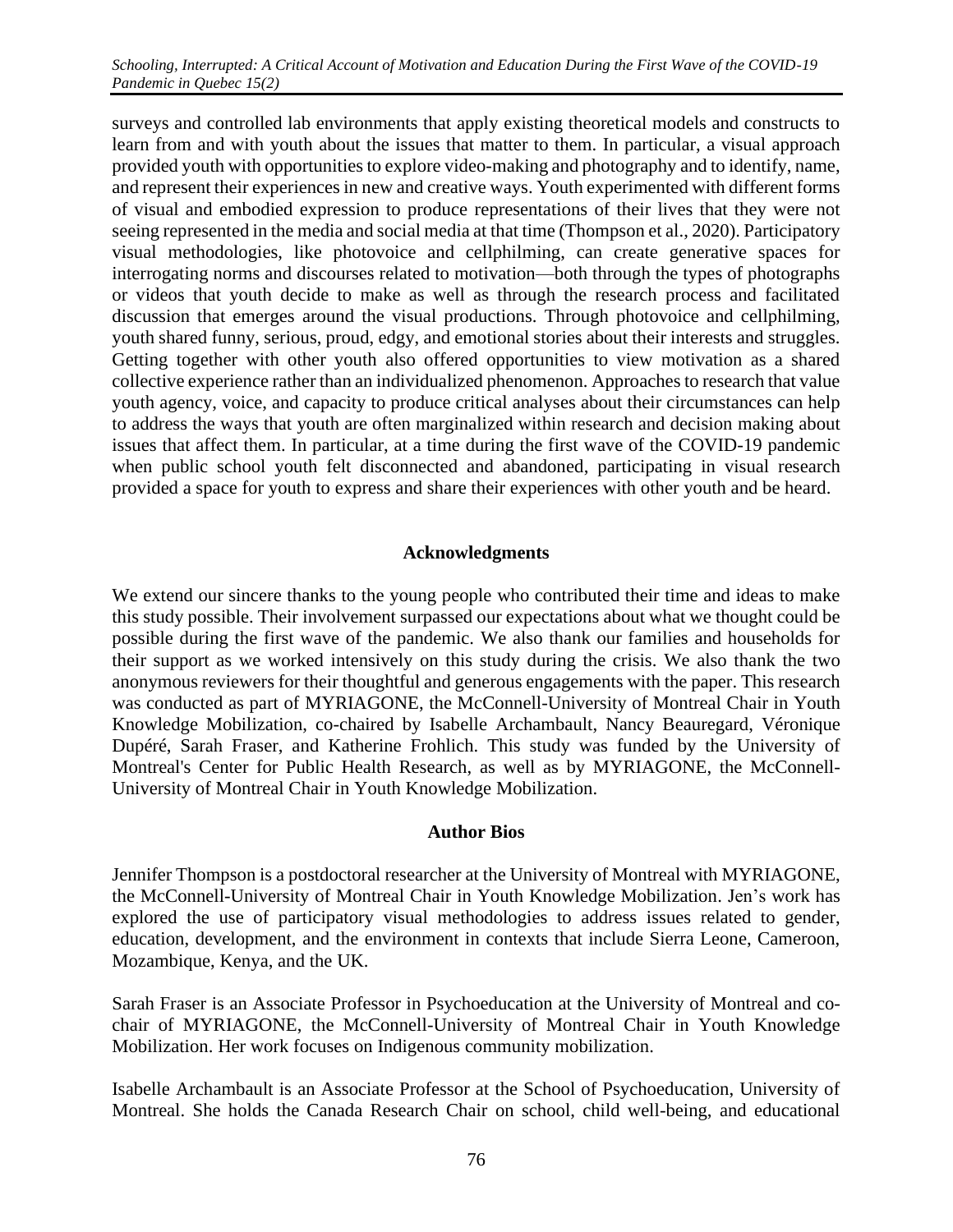success and is the co-chair of MYRIAGONE, the McConnell-University of Montreal Chair in Youth Knowledge Mobilization. Her work focuses on the development of best practices supporting different populations of children, like those from low-socio-economic families, with an immigration background, or presenting mental health difficulties.

Nancy Beauregard is an Associate Professor at the School of Industrial Relations, University of Montreal, and co-chair of MYRIAGONE McConnell-University of Montreal Research Chair in Youth Knowledge Mobilization. Her work explores the multilevel determinants of occupational health, safety, and well-being, with a special interest in young workers.

Véronique Dupéré is an Associate Professor at the School of Psychoeducation, University of Montreal. She holds the Canada Research Chair on the Transition to Adulthood and co-holds the MYRIAGONE McConnell-University of Montreal Research Chair in Youth Knowledge Mobilization. Her work focuses on education, work, and well-being during adolescence and early adulthood and on positive youth development approaches supporting adaptation during this period of the life course.

Katherine L. Frohlich is a Professor in the School of Public Health at the University of Montreal and co-chair of MYRIAGONE, the McConnell-University of Montreal Chair in Youth Knowledge Mobilization. Her work focuses on social inequities in urban youth health.

# **References**

- Academos. (2020, May 27). *80 % des jeunes québécois démotivés à l'école depuis le début de la pandémie de COVID-19* [80% of Quebec youth unmotivated at school since the start of the COVID-19 pandemic]. https://academos.qc.ca/blogue-corporatif/80-jeunes-quebecoisdemotives-ecole-pandemie-covid-19/
- Archambault, I., Pascal, S., Tardif-Grenier, K., Dupéré, V., Janosz, M., Parent, S., & Pagani, S. L. (2020). The contribution of teaching practices to immigrant student engagement in lowincome elementary schools. *Teachers and Teaching: Theory and Practice, 26*(5–6), 428–445. https://doi.org/10.1080/13540602.2020.1863208
- Archambault, I., Janosz, M., Pascal, S., Dupéré, V., & Brault, M.C. (Forthcoming). 21st Century skills in Montreal: The contribution of individual and school characteristics. In S. Lamb & R. Rumberger (Eds.), *International study of city youth education*. Springer.
- Beauplat, J. (2021, February 15). Les jeunes restent motivés malgré la pandémie, selon un sondage [Youth still motivated despite the pandemic, according to survey]. *Le Devoir*. https://www.ledevoir.com/societe/education/595258/perseverance-scolaire-les-jeunesrestent-motives-malgre-la-pandemie-selon-un-sondage-leger
- Berkowitz, R., Moore, H., Astor, R. A., & Benbenishty, R. (2017). A research synthesis of the associations between socioeconomic background, inequality, school climate, and academic achievement. *Review of Educational Research*, *87*(2), 425–469. https://doi.org/10.3102/0034654316669821
- Connell, J., & Wellborn, J. (1991). Competence, autonomy, and relatedness: A motivational analysis of self-system processes. In M. R. Gunnar & L. A. Sroufe (Eds.), *Self processes and development* (pp. 43–77). Lawrence Erlbaum Associates.
- Crosnoe, R., & Benner, A. D. (2015). Children at school. In R. M. Lerner (Ed.), *Handbook of child*  psychology and development science (Vol. 4, 7<sup>th</sup> ed., pp. 268–304). John Wiley & Sons.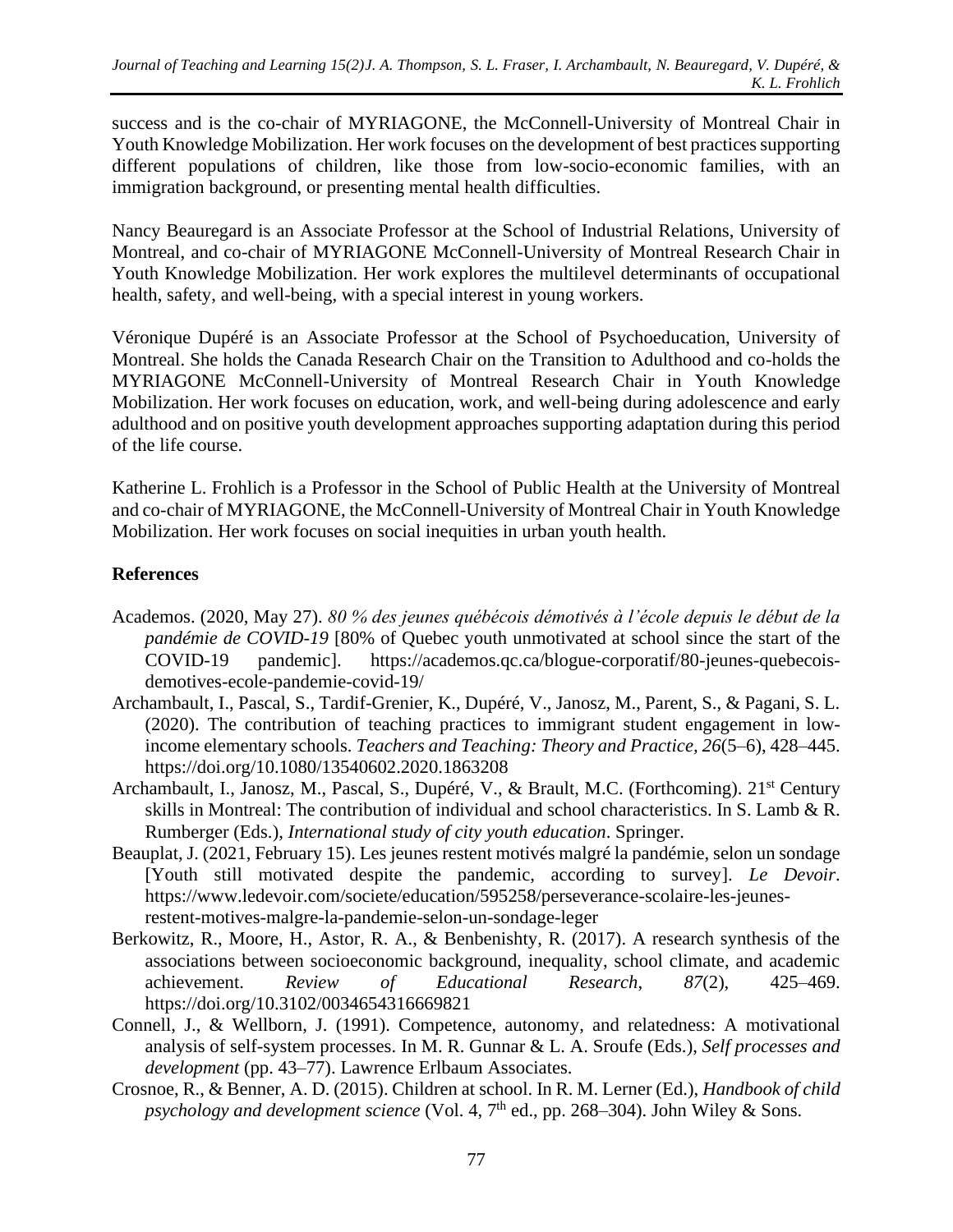- Deci, E. L., & Ryan, R. M. (2008). Self-determination theory: A macrotheory of human motivation, development and health. *Canadian Psychology*, *49*(3), 182–185. https://doi.org/10.1037/a0012801
- Dotterer, A. M., & Lowe, K. (2011). Classroom context, school engagement, and academic achievement in early adolescence. *Journal of Youth and Adolescence*, *40*, 1649–1660.
- Dove, N., Wong, J., Gustafson, R., & Corneil, T. (2020). *Impact of school closures on learning, child and family well-being during the COVID-19 pandemic*. BC Centre for Disease Control & BC Children's Hospital. http://www.bccdc.ca/Health-Info-Site/Documents/Public\_health\_COVID-19\_reports/Impact\_School\_Closures\_COVID-19.pdf
- Dupéré, V., Archambault, I., & Tardif-Grenier, K. (2020, May 7). *Interruptions scolaires: Que nous disent les études sur le 'recul estival' et que peut-on en déduire dans le context de l'interruption liée aux mesures sanitaires?* [School interruptions: What does research tell us about 'summer decline' and what can we deduce in the context of interruptions related to public health measures?] Réseau Réussite Montréal. https://www.reseaureussitemontreal.ca/dossiers-thematiques/covid-19-et-reussiteeducative/la-perte-des-acquis-pendant-les-interruptions-scolaires/
- Farhadi, B. (2020, May 11). Centering social justice and equity in online synchronous learning. [https://beyhanfarhadi.com/2020/05/11/centering-social-justice-and-equity-in-online](about:blank)[synchronous-learning/](about:blank)
- Fédération étudiante collégiale du Québec [FECQ]. (2021). *Derrière ton écran: Une enquête nationale de la FECQ sur les impacts de la COVID-19 sur la condition étudiante au collégial*. [Behind your screen: A national FECQ inquiry on the impacts of COVID-19 on college student education]. http://docs.fecq.org/FECQ/Recherches/2020-2021/Rapport-final-DTE\_109eCo\_Zoom.pdf
- Froiland, J. M., & Worrell, F. C. (2016). Intrinsic motivation, learning goals, engagement, and achievement in a diverse high school. *Psychology in the Schools*, *53*(3), 321–336. https://doi.org/10.1002/pits.21901
- Furrer, C., & Skinner, E. A. (2003). Sense of relatedness as a factor in children's academic engagement and performance. *Journal of Educational Psychology*, *95*(1), 148–162. https://doi.org/10.1037/0022-0663.95.1.148
- Government of Canada. (2020, June 15). *Coronavirus disease (COVID-19): Outbreak update*. https://www.canada.ca/en/public-health/services/diseases/2019-novel-coronavirusinfection.html#a1
- Hallihan, M. (2000). Introduction: Sociology of education at the threshold of the twenty-first century. In M. Hallihan (Ed.), *Handbook of the sociology of education* (pp. 1–12). Springer.
- Heckhausen, J., & Buchmann, M. (2019). A multi-disciplinary model of life-course canalization and agency. *Advances in Life Course Research*, *41*, 1–30. https://doi.org/10.1016/j.alcr.2018.09.002
- Jang, H., Kim, E. J., & Reeve, J. (2016). Why students become more engaged or more disengaged during the semester: A self-determination theory dual-process model. *Learning and Instruction*, *43*, 27–38. https://doi.org/10.1016/j.learninstruc.2016.01.002
- Laplante, B., Doray, P., Tremblay, É., Kamanzi, P. C., Pilote, A., & Lafontaine, O. (2018). L'accès à l'enseignement postsecondaire au Québec: Le rôle de la segmentation scolaire dans la reproduction des inégalités. [Access to post-secondary teaching in Quebec: The role of school segmentation in the reproduction of inequalities]. *Cahiers québécois de démographie, 47*(1), 49–80. https://doi.org[/10.7202/1062106ar](about:blank)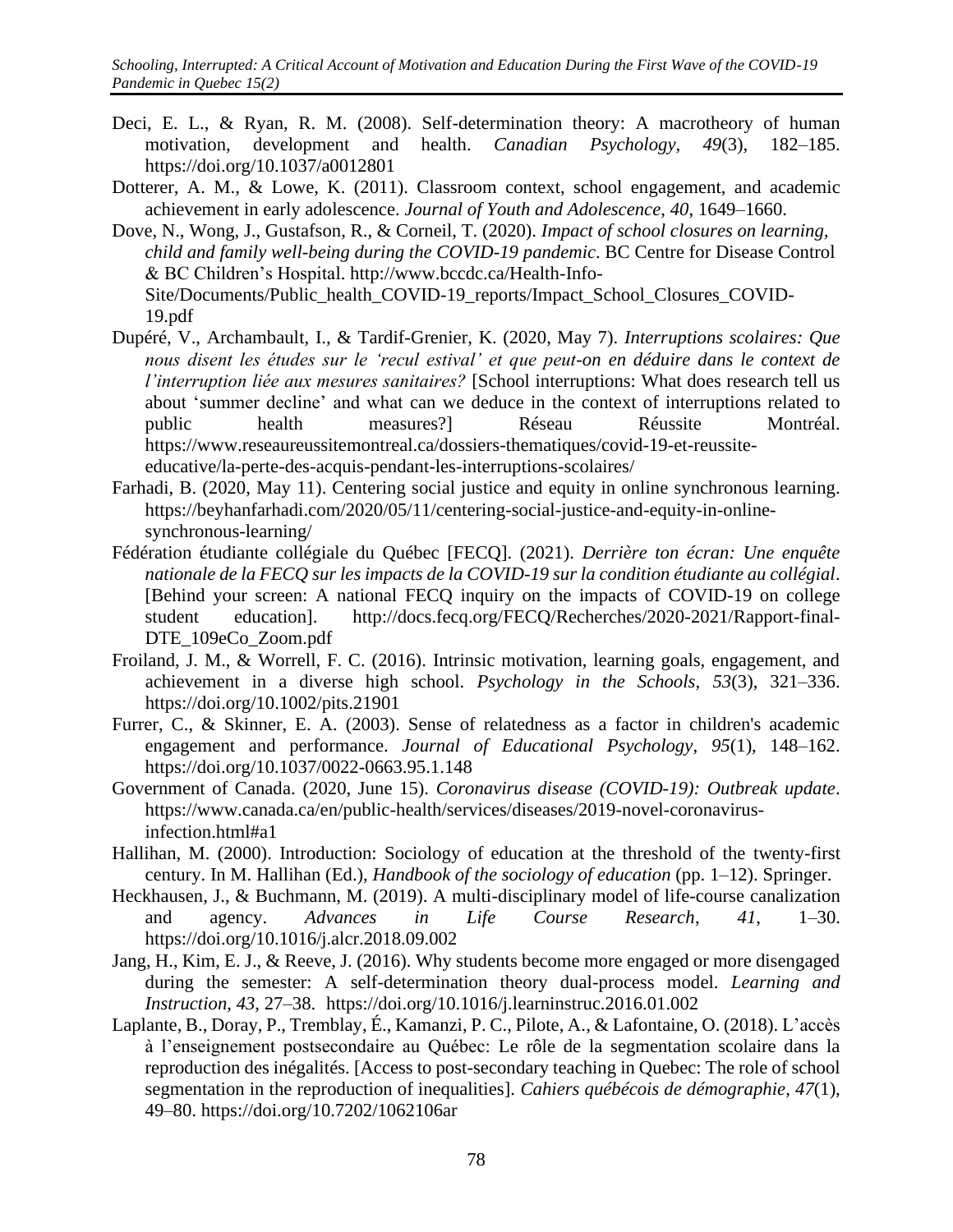- Mitchell, C., & de Lange, N. (2013). What can a teacher do with a cellphone? Using participatory visual research to speak back in addressing HIV & AIDS. *South African journal of education*, *33*(4), 1–13. http://www.scielo.org.za/pdf/saje/v33n4/10.pdf
- Mitchell, C., de Lange, N., & Moletsane, R. (2017). *Participatory visual methodologies: Social change, community and policy*. Sage.
- Minister of Education. (2020a, March 13). Press conference with M. François Legault, Premier, Mme Danielle McCann, Minister of Health and Social Services, M. Mathieu Lacombe, Minister of Families, and M. Jean-François Roberge, Minister of Education [Press conference transcript]. http://www.assnat.qc.ca/en/actualites-salle-presse/conferences-pointspresse/ConferencePointPresse-57927.html
- Minister of Education. (2020b, March 15). Press conference with M. Jean-François Roberge, Minister of Education and M. Mathieu Lacombe, Minister of Families [Press conference transcript]. http://www.assnat.qc.ca/en/actualites-salle-presse/conferences-pointspresse/ConferencePointPresse-57987.html
- Minister of Education. (2020c, May 13). Press conferences with M. Jean-François Roberge, Minister of Education [Press conference transcript]. http://www.assnat.qc.ca/en/actualitessalle-presse/conferences-points-presse/ConferencePointPresse-60327.html
- Mouratidis, A., Vansteenkiste, M., Michou, A., & Lens, W. (2013). Perceived structure and achievement goals as predictors of student self-regulated learning and affect and the mediating role of competence need satisfaction. *Learning and Individual Differences*, *23*, 179–186. https://doi.org/10.1016/j.lindif.2012.09.001
- Persell, C. H. (2006). Values, control, and outcomes in public and private schools. In M. T. Hallinan (Ed.), *Handbook of the Sociology of Education* (pp. 387–407). Springer.
- Popay, J., Whitehead, M., Ponsford, R., Egan, M., & Mead, R. (2020). Power, control, communities and health inequalities I: Theories, concepts and analytical frameworks. *Health Promotion International*, 1–11. https://doi.org/10.1093/heapro/daaa133
- Reeve, J. (2009). Why teachers adopt a controlling motivating style toward students and how they can become more autonomy supportive. *Educational Psychologist*, *44*(3), 159–175. https://doi.org/10.1080/00461520903028990
- Réseau Réussite Montréal. (2020, May 7). *Motivation et engagement* [Motivation and engagement]. https://www.reseaureussitemontreal.ca/dossiers-thematiques/covid-19-etreussite-educative/les-effets-de-la-pandemie-sur-la-reussite-educative/motivationengagement-2020/
- Réseau Réussite Montréal. (2021, February 15). *Sondage sur la motivation scolaire en contexte de pandémie* [Survey on school motivation in the context of the pandemic]. https://reussiteeducative.quebec/2021/02/15/lancement-jps2021-sondage-sur-la-motivationscolaire-en-contexte-de-pandemie/
- Reyes, M. R., Brackett, M. A., Rivers, S. E., White, M., & Salovey, P. (2012). Classroom emotional climate, student engagement, and academic achievement. *Journal of Educational Psychology*, *104*, 700–712. https://doi.org/10.1037/a0027268
- Ryan, R. M., & Deci, E. L. (2000). Intrinsic and extrinsic motivations: Classic definitions and new directions. *Contemporary Educational Psychology*, *25*, 54–67. https://doi.org/0.1006/ceps.1999.1020
- Ryan, R. M., & Deci, E. L. (2017). *Self-determination theory: Basic psychological needs in motivation, development, and wellness*. The Guildford Press.